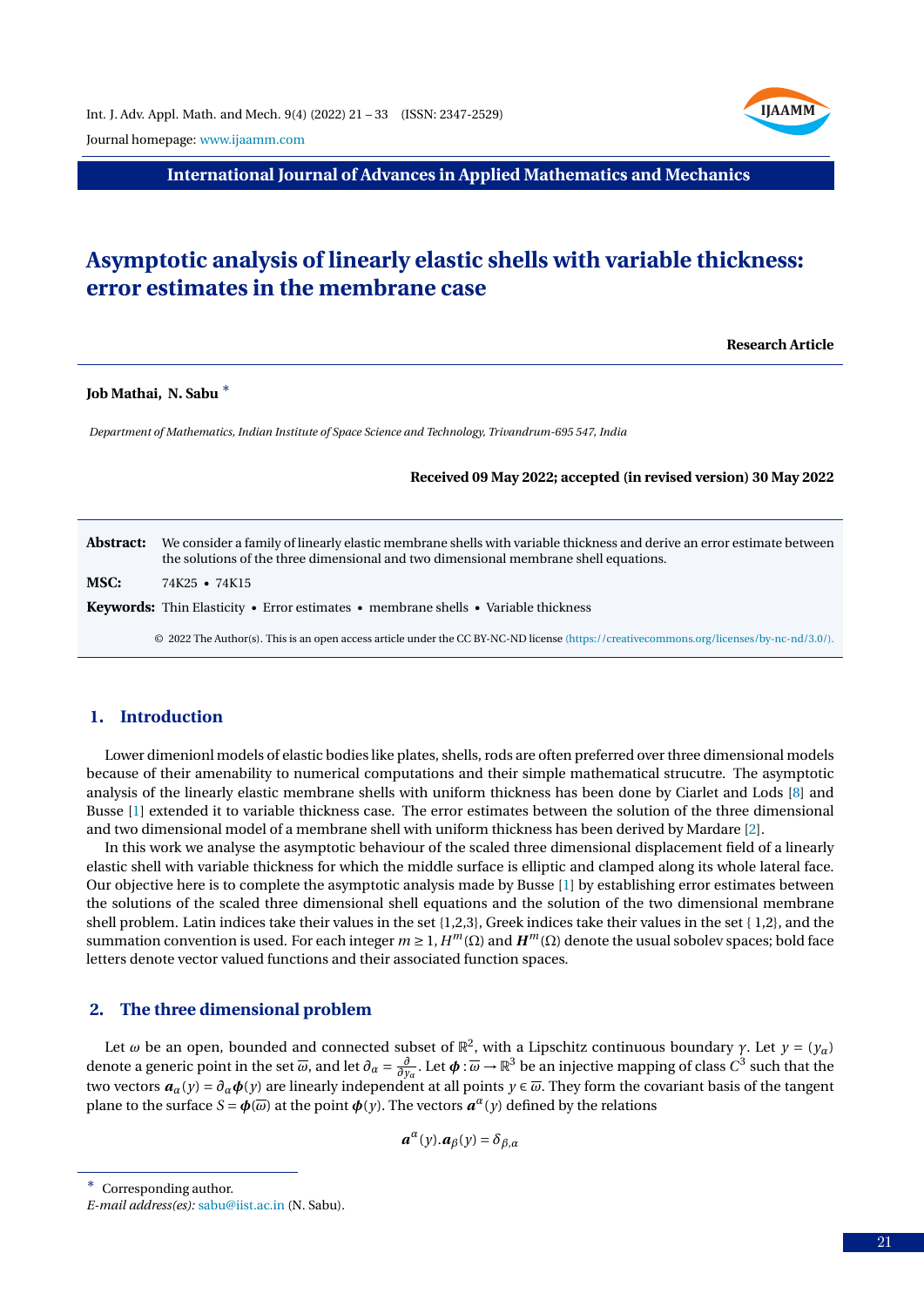constitute the contravarient basis of the same tangent plane. We define

<span id="page-1-0"></span>
$$
\boldsymbol{a}_3(y)=\boldsymbol{a}^3(y)=\frac{\boldsymbol{a}_1(y)\times\boldsymbol{a}_2(y)}{|\boldsymbol{a}_1(y)\times\boldsymbol{a}_2(y)|}.
$$

The *first fundamental form* also known as the *metric tensor*,(*aαβ*) or (*a αβ*) (in covariant or contravariant components), the *second fundamental form*, also known as the *curvature tensor*,(*bαβ*) or (*b β <sup>α</sup>*) (in covariant or mixed components) and the *Christoffel symbols*  $\Gamma^{\sigma}_{\alpha\beta}$  of the surface *S* are defined as

$$
a_{\alpha\beta}(y) = a_{\alpha}(y) \cdot a_{\beta}(y), \quad a^{\alpha\beta}(y) = a^{\alpha}(y) \cdot a^{\beta}(y), \tag{1}
$$

$$
b_{\alpha\beta}(y) = -\boldsymbol{a}_{\alpha}(y) \cdot \partial_{\beta} \boldsymbol{a}_{3}(y), \quad b_{\alpha}^{\beta}(y) = a^{\beta\sigma}(y) b_{\sigma\alpha}(y), \tag{2}
$$

$$
\Gamma^{\sigma}_{\alpha\beta}(y) = \boldsymbol{a}^{\sigma}(y) \cdot \partial_{\alpha} \boldsymbol{a}_{\beta}(y). \tag{3}
$$

Whenever no confusion should arise, we henceforth drop the explicit dependence on the variable  $y \in \overline{\omega}$ . Note the symmetries

<span id="page-1-1"></span>
$$
a_{\alpha\beta} = a_{\beta\alpha}, a^{\alpha\beta} = a^{\beta\alpha}, b_{\alpha\beta} = b_{\beta\alpha}, \Gamma^{\sigma}_{\alpha\beta} = \Gamma^{\sigma}_{\beta\alpha}.
$$

The area element along *S* is  $\sqrt{a} \, dy$ , where

$$
a = det(a_{\alpha\beta}). \tag{4}
$$

All the functions defined in [eq. \(1\)](#page-1-0)[-eq. \(4\)](#page-1-1) are continuous over the set  $\overline{\omega}$ . In particular there exists a constant  $a_0$  such that

$$
0 < a_0 < a(y) \text{ for all } y \in \overline{\omega}.\tag{5}
$$

For each  $\epsilon > 0$ , we define the sets

$$
\Omega^{\epsilon} = \omega \times (-\epsilon, \epsilon), \quad \Gamma_0^{\epsilon} = \gamma \times (-\epsilon, \epsilon)
$$
\n(6)

where  $\gamma_0$  is the boundary of  $\omega$ . Let  $x^{\epsilon} = (y, x_3^{\epsilon})$  denote a generic point in the set  $\overline{\Omega}^{\epsilon}$ , and let  $\partial_i(\epsilon) = \frac{\partial}{\partial x_i^{\epsilon}}$ ; hence  $\partial_{\alpha}^{\epsilon} = \partial_{\alpha}$  $\operatorname{as} x_{\alpha}^{\epsilon} = y_{\alpha}.$ 

Define the mapping  $\Phi$  :  $\overline{\Omega}^{\epsilon} \to \mathbb{R}^{3}$  by letting

$$
\Phi(x^{\epsilon}) = \phi(y) + x_3^{\epsilon} e(y) a^3(y) \text{ for all } x^{\epsilon} = (y, x_3^{\epsilon}) \in \overline{\Omega}^{\epsilon},
$$
\n(7)

where  $e : \overline{\omega} \to \mathbb{R}$  represents the thickness 2 $\epsilon e$  of the shell and satisfies for a constant  $e_0$ 

$$
e \in W^{2,\infty}(\omega) \text{ and } 0 < e_0 < e(y) \text{ for all } y \in \overline{\omega}.\tag{8}
$$

Then there exists  $\epsilon_0 > 0$  such that the three vectors

$$
g_i^\epsilon(x^\epsilon)=\partial_i^\epsilon \Phi(x^\epsilon)
$$

are linearly independent(cf. Ciarlet and Paumier[\[4\]](#page-12-3) ) at all points  $x\in\overline\Omega^\epsilon$  and the mapping  $\Phi:\overline\Omega^\epsilon\to\mathbb R^3$  is injective for all  $0 < \epsilon < \epsilon_0$ . Without loss of generality we can assume that  $\epsilon_0 < 1$ . The three vectors  $g_i^{\epsilon}(\epsilon)$  form the *covariant basis* of the tangent space to the manifold  $\Phi\big(\overline{\Omega}^{\epsilon}\big)$  at the point  $\Phi(x^{\epsilon})$ . The three vectors defined by

$$
g^{j,\epsilon}(x^{\epsilon})\cdot g_i^{\epsilon}(x^{\epsilon})=\delta_{i,j}
$$

form the *contravariant basis*. We define the *metric tensor* ( $g^{\epsilon}_{ij}$ ) or  $g^{ij,\epsilon}$  (in covariant and contravariant components) and the *Christoffel symbols* of the manifold  $\Phi\big(\overline{\Omega}^e\big)$  as

$$
g_{ij}^{\epsilon} = g_i^{\epsilon} \cdot g_j^{\epsilon} \quad g^{ij,\epsilon} = g^{i,\epsilon} \cdot g^{j,\epsilon}, \tag{9}
$$

$$
\Gamma_{ij}^{p,\epsilon} = g^{p,\epsilon} \cdot \partial_i^{\epsilon} g_j^{\epsilon}.
$$
 (10)

Note the symmetries,

$$
g_{ij}^{\varepsilon} = g_{ji}^{\varepsilon}, \quad g^{ij,\varepsilon} = g^{ji,\varepsilon}, \quad \Gamma_{ij}^{p,\varepsilon} = \Gamma_{ji}^{p,\varepsilon}.
$$
 (11)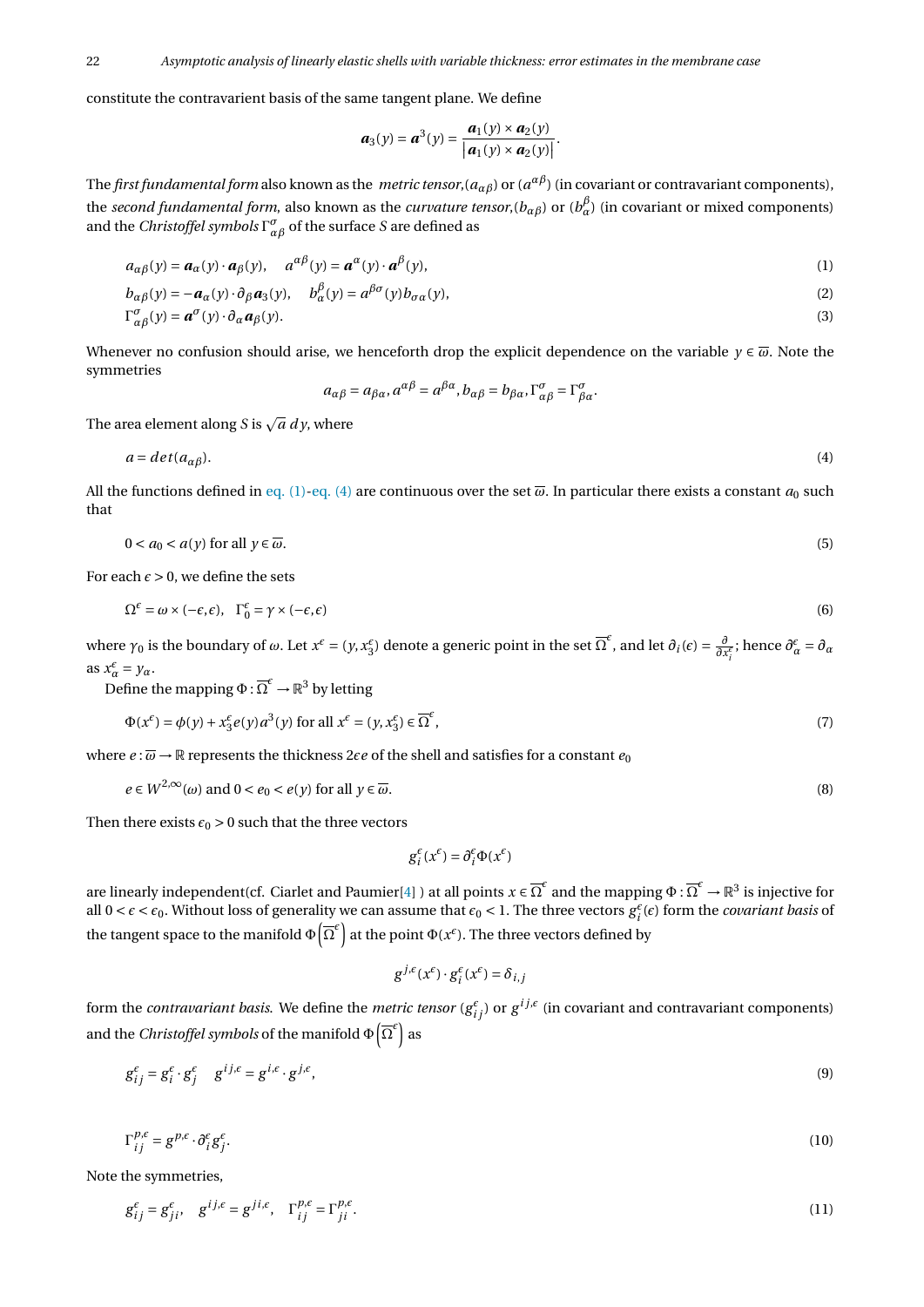The volume element in the set  $\Phi(\Omega^\epsilon)$  is  $\sqrt{g^\epsilon}dx^\epsilon$  where  $g^\epsilon=det(g^\epsilon_{ij})$ . For each  $0<\epsilon\leq\epsilon_0,$  the set  $\Phi(\overline{\Omega}^\epsilon)$  is the reference configuration of an elastic shell, with middle surface  $S = \phi(\omega)$  and variable thickness 2 $\epsilon e$ . We assume that the material of the shell is homogeneous and isotropic. The material is charecterized by its two *Lame constants*  $\lambda^{\epsilon} > 0$  and  $\mu^{\epsilon} > 0$ . The unknown of the problem is the vector field  $\mathbf{u}^{\epsilon} = (u_i^{\epsilon}): \overline{\Omega}^{\epsilon} \to \mathbb{R}^3$ . The three functions  $u_i^{\epsilon}: \overline{\Omega}^{\epsilon} \to \mathbb{R}$  are the covariant components of the displacement field  $u_i^{\epsilon}g^{i,\epsilon}$  of the points of the shell. This means that  $u_i^{\epsilon}(x^{\epsilon})g^{i,\epsilon}(x^{\epsilon})$  is the displacement of the point Φ(*x ²* ). Then the variational formulation of the corresponding three dimensional problem of linearized elasticity is as follows;

The unknown  $\mathbf{u}^{\epsilon} = (u_i^{\epsilon})$  satisfies

<span id="page-2-0"></span>
$$
\mathbf{u}^{\epsilon} \in \mathbf{V}(\Omega^{\epsilon}) = \{ \mathbf{v}^{\epsilon} = (\nu_i^{\epsilon}) \in \mathbf{H}^1(\Omega^{\epsilon}); \mathbf{v}^{\epsilon} = 0 \text{ on } \Gamma_0^{\epsilon} \}. \tag{12}
$$

$$
\int_{\Omega^{\epsilon}} A^{ijkl,\epsilon} e_{k||l}(\epsilon, \mathbf{u}^{\epsilon}) e_{i||j}(\epsilon, \mathbf{v}^{\epsilon}) \sqrt{g^{\epsilon}} dx^{\epsilon} = \int_{\Omega^{\epsilon}} f^{i,\epsilon} v_i^{\epsilon} \sqrt{g^{\epsilon}} dx^{\epsilon}
$$
\n(13)

for all  $\mathbf{v}^{\epsilon} \in \mathbf{V}(\Omega^{\epsilon})$ , where  $A^{ijkl,\epsilon} = \lambda^{\epsilon} g^{ij,\epsilon} g^{kl,\epsilon} + \mu^{\epsilon} (g^{ik,\epsilon} g^{jl,\epsilon} + g^{il,\epsilon} g^{jk,\epsilon})$  and  $f^{i,\epsilon} \in L^2(\Omega^{\epsilon})$ . Note the symmetries  $A^{ijkl,\epsilon} =$  $A^{j\,ik\ell,\epsilon} = A^{kli\,j,\epsilon}.$ 

## **3. The scaled three dimensional problem**

Let  $\Omega = \omega \times (-1,1)$ ,  $\Gamma_+ = \omega \times \{1\}$ ,  $\Gamma_- = \omega \times \{-1\}$ ,  $\Gamma_0 = \gamma_0 \times (-1,1)$  let  $x = (x_i)$  denote a generic point in the set  $\overline{\Omega}$  and let  $\partial_i = \frac{\partial}{\partial x_i}$ . With  $x^{\epsilon} = (x_i^{\epsilon}) \in \overline{\Omega}^{\epsilon}$  we associate the point  $x = (x_i) \in \overline{\Omega}$  defined by  $x_{\alpha} = x_{\alpha}^{\epsilon}$  and  $x_3 = (\frac{1}{\epsilon}) x_3^{\epsilon}$ . Thus we have  $\partial_{\alpha}^{\epsilon} = \partial_{\alpha}$  and  $\partial_{3}^{\epsilon} = (\frac{1}{\epsilon}) \partial_{3}$ . With the unknown  $\mathbf{u}^{\epsilon} = (u_{i}^{\epsilon}) : \overline{\Omega}^{\epsilon} \to \mathbb{R}^{3}$  and the vector fields  $\mathbf{v}^{\epsilon} = (v_{i}^{\epsilon}) : \overline{\Omega}^{\epsilon} \to \mathbb{R}^{3}$  appearing in the three dimensional problem [eq. \(13\)](#page-2-0) we associate the scaled unknown  $\mathbf{u}(\epsilon)=(u_i(\epsilon))$  :  $\overline{\Omega}\to\mathbb{R}^3$  and scaled vector fields  $v = (v_i)$  defined by

$$
u_i(\epsilon)(x) = u_i^{\epsilon}(x^{\epsilon}) \text{ and } v_i(x) = v_i^{\epsilon}(x^{\epsilon}) \text{ for all } x^{\epsilon} \in \overline{\Omega}^{\epsilon}.
$$
 (14)

We assume that there exist constants  $\lambda > 0$  and  $\mu > 0$  independent of  $\epsilon$ , and there exis  $f^i \in L^2(\Omega)$  independent of  $\epsilon$ such that

$$
\lambda^{\epsilon} = \lambda, \quad \mu^{\epsilon} = \mu \tag{15}
$$

$$
,f^{i,\epsilon}(x^{\epsilon})=\epsilon^{i}f^{i}(x)\text{ for all }x\in\Omega.
$$
\n
$$
(16)
$$

Also we define the functions  $g^{ij}(\epsilon), \Gamma^p_{ij}(\epsilon), g(\epsilon), A^{ijkl}(\epsilon): \overline{\Omega}^\epsilon \to \mathbb{R}$  by

$$
g^{ij}(\epsilon)(x) = g^{ij,\epsilon}(x^{\epsilon}) \text{ for all } x^{\epsilon} \in \overline{\Omega}^{\epsilon},\tag{17}
$$

$$
\Gamma_{ij}^{p}(\epsilon)(x) = \Gamma_{ij}^{p,\epsilon}(x^{\epsilon}) \text{ for all } x^{\epsilon} \in \overline{\Omega}^{\epsilon},\tag{18}
$$

$$
g(\epsilon)(x) = g^{\epsilon}(x^{\epsilon}) \text{ for all } x^{\epsilon} \in \overline{\Omega}^{\epsilon}, \tag{19}
$$

$$
A^{ijkl}(\epsilon)(x) = A^{ijkl,\epsilon}(x^{\epsilon}) \text{ for all } x^{\epsilon} \in \overline{\Omega}^{\epsilon}
$$
 (20)

Note the symmetries  $g^{ij}(\epsilon) = g^{ji}(\epsilon)$ ,  $\Gamma_{ij}^p(\epsilon) = \Gamma_{ji}^p(\epsilon)$ ,  $A^{ijkl}(\epsilon) = A^{jikl}(\epsilon) = A^{klij}(\epsilon)$ . We also have the following properties:

$$
\Gamma_{\alpha3}^3(\epsilon) = \Gamma_{33}^p(\epsilon) = 0, \quad A^{\alpha\beta\sigma 3}(\epsilon) = A^{\alpha333}(\epsilon) = 0. \tag{21}
$$

With any vector field  $\mathbf{v} = (v_i) \in \mathbf{H}^1(\Omega)$ , we associate the symmetric tensor  $(e_{i||j}(ε, \mathbf{v})) \in \mathbf{L}^2(\Omega)$  defined by

<span id="page-2-1"></span>
$$
e_{\alpha||\beta}(\epsilon, \mathbf{v}) = \frac{1}{2} (\partial_{\alpha} v_{\beta} + \partial_{\beta} v_{\alpha}) - \Gamma^p_{\alpha\beta}(\epsilon) v_p
$$
  
\n
$$
e_{\alpha||3}(\epsilon, \mathbf{v}) = \frac{1}{2} (\partial_{\alpha} v_3 + \frac{1}{\epsilon} \partial_3 v_{\alpha}) - \Gamma^{\sigma}_{\alpha3}(\epsilon) v_{\sigma}
$$
  
\n
$$
e_{3||3}(\epsilon, \mathbf{v}) = \frac{1}{\epsilon} \partial_3 v_3.
$$
\n(22)

It is then easy to verify that the scaled unknown  $\mathbf{u}(c)$  solves the scaled three dimensional shell problem, now posed over the fixed domain  $Ω$ , defined by

$$
\mathbf{u}(\epsilon) \in \mathbf{V}(\Omega) = \{\mathbf{v} = (v_i) \in \mathbf{H}^1(\Omega); \mathbf{v} = \mathbf{0} \text{ on } \Gamma_0\}
$$
\n(23)

$$
\int_{\Omega} A^{ijkl}(\epsilon) e_{k||l}(\epsilon, \mathbf{u}(\epsilon)) e_{i||j}(\epsilon, \mathbf{v}) \sqrt{g} \, dx = \int_{\Omega} f^i v_i \sqrt{g} \, dx \tag{24}
$$

for all  $\mathbf{v} \in \mathbf{V}(\Omega)$ , where  $A^{ijkl}(\epsilon) = \lambda g^{ij}(\epsilon) g^{kl}(\epsilon) + \mu (g^{ik}(\epsilon) g^{jl}(\epsilon) + g^{il}(\epsilon) g^{jk}(\epsilon)).$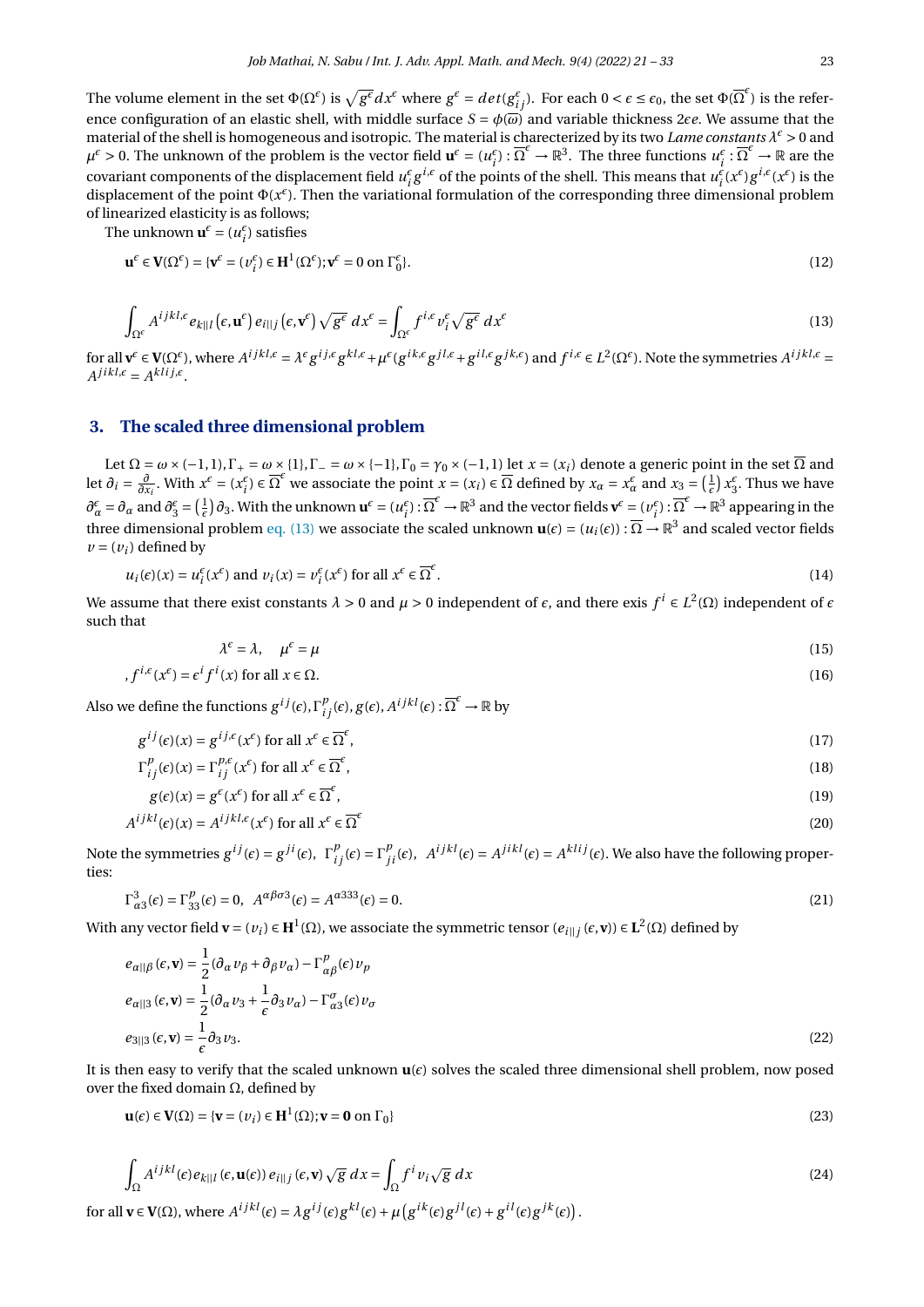# **4. Error estimates**

We shall complete the asymptotic analysis made by Stephane Busse in[\[1\]](#page-12-1) by establishing the error estimates in the case of elliptic shells. A Surface  $S = \phi(\overline{\omega})$  with  $\phi \in C^2(\overline{\omega};\mathbb{R}^3)$  is elliptic if there exists a constant  $b > 0$  such that

$$
\left| b_{\alpha\beta}(y)\xi^{\alpha}\xi^{\beta} \right| \ge b\xi^{\alpha}\xi^{\alpha} \tag{25}
$$

for all  $y\in\overline{\omega}$  and  $\xi=(\xi^\alpha)\in\mathbb{R}^3;$  equivalently, the two principal radii of curvature are either > 0 at all points of *S* or < 0 at all points of *S*, and their moduli lie in a compact interval of  $(0, \infty)$ .

If the surface *S* is elliptic, then

$$
\|\mathbf{v}\|_{H^1(\Omega)\times H^1(\Omega)\times L^2(\Omega)} \le C \left( \sum_{i,j} \|e_{i\|j}(\epsilon, \mathbf{v})\|_{L^2(\Omega)}^2 \right)^{1/2} \tag{26}
$$

for all **v** ∈ *V* (Ω). The two dimensional membrane shell problem found by asymptotic analysis from the three dimensional shell problem is then defined by

$$
\zeta \in V_M(\omega) = H_0^1(\omega) \times H_0^1(\omega) \times L^2(\omega),\tag{27}
$$

$$
\int_{\omega} a^{\alpha\beta\sigma\tau} \gamma_{\sigma\tau}(\zeta) \gamma_{\alpha\beta}(\pmb{\eta}) e \sqrt{a} \, dy = \int_{\omega} p^i \eta_i e \sqrt{a} \, dy \text{ for all } \pmb{\eta} \in \mathbf{V}(\omega),\tag{28}
$$

where

$$
a^{\alpha\beta\sigma\tau} = \frac{4\lambda\mu}{\lambda + 2\mu} a^{\alpha\beta} a^{\sigma\tau} + 2\mu (a^{\alpha\sigma} a^{\beta\tau} + a^{\alpha\tau} a^{\beta\sigma}),
$$
\n(29)

$$
\gamma_{\alpha\beta}(\boldsymbol{\eta}) = \frac{1}{2} (\partial_{\alpha}\eta_{\beta} + \partial_{\beta}\eta_{\alpha}) - \Gamma^{\sigma}_{\alpha\beta}\eta_{\sigma} - \frac{1}{e} b_{\alpha\beta}\eta_{3} \text{ for all } \boldsymbol{\eta} \in \mathbf{V}(\omega),
$$
\n(30)

$$
p^i = \int_{-1}^1 f^i(y, x_3) dx_3 \tag{31}
$$

This problem is well posed because for an elliptic shell we have the inequality,

 $1/2$ 

$$
\left(\sum_{\alpha\beta} \left\|\gamma_{\alpha\beta}(\boldsymbol{\eta})\right\|_{L^2(\Omega)}^2\right)^{1/2} \ge C \left\|\boldsymbol{\eta}\right\|_{H^1(\omega)\times H^1(\omega)\times L^2(\omega)}
$$
\n(32)

for all  $\pmb{\eta} \in H_0^1 \times H_0^1 \times L^2(\omega)$  (Ciarlet and Lods [\[3\]](#page-12-4)). Now let us prove some preliminary lemmas. In the following whenever a symbol *C* appears in an inequality, it means that there exists a positive constant, denoted by this symbol that depends only on *ω* and *θ***.**

#### **Lemma 4.1.**

There exists  $C_1$ ,  $C_2$ ,  $C_3 > 0$  independent of  $\epsilon$  such that for all  $0 < \epsilon < \epsilon_0$  we have

<span id="page-3-2"></span><span id="page-3-1"></span><span id="page-3-0"></span>°

$$
\left\| \Gamma^{\sigma}_{\alpha\beta}(\epsilon) - \Gamma^{\sigma}_{\alpha\beta} \right\|_{0,\infty,\overline{\Omega}} + \left\| \Gamma^3_{\alpha\beta}(\epsilon) - \frac{1}{e} b_{\alpha\beta} \right\|_{0,\infty,\overline{\Omega}}
$$
  
+ 
$$
\left\| \Gamma^{\sigma}_{\alpha3}(\epsilon) + e b^{\sigma}_{\alpha} \right\|_{0,\infty,\overline{\Omega}} + \left\| \Gamma^3_{\alpha3}(\epsilon) - \frac{1}{e} \partial_{\alpha} e \right\|_{0,\infty,\overline{\Omega}} \leq C_1 \epsilon,
$$
 (33)

$$
\Gamma_{33}^p(\epsilon) = 0,\tag{34}
$$

$$
\|g(\epsilon) - e^2 a\|_{0,\infty,\overline{\Omega}} \le C_2 \epsilon,\tag{35}
$$

$$
\left\|A^{ijkl}(\epsilon) - A^{ijkl}(0)\right\| \le C_3 \epsilon,\tag{36}
$$

with

$$
A^{\alpha\beta\sigma\tau}(0) = \lambda a^{\alpha\beta} a^{\sigma\tau} + \mu (a^{\alpha\sigma} a^{\beta\tau} + a^{\alpha\tau} a^{\beta\sigma})
$$
\n(37)

$$
A^{\alpha\beta\sigma3}(0) = 0, A^{\alpha\beta33}(0) = \frac{1}{e^2} \lambda a^{\alpha\beta} \tag{38}
$$

$$
A^{\alpha 3\sigma 3}(0) = \frac{1}{e^2} \mu a^{\alpha \beta}, A^{\alpha 333}(0) = 0, A^{3333}(0) = \frac{1}{e^4} (\lambda + 2\mu)
$$
\n(39)

Moreover, there exists a constant  $C_4 > 0$  such that for all  $0 < \epsilon < \epsilon_0$ , for all  $x \in \overline{\Omega}$  and any symmetric tensor  $(t_{ij})$  we have the inequality

$$
t_{ij}t_{ij} < C_4 A^{ijkl}(\epsilon)(x)t_{kl}t_{ij}.\tag{40}
$$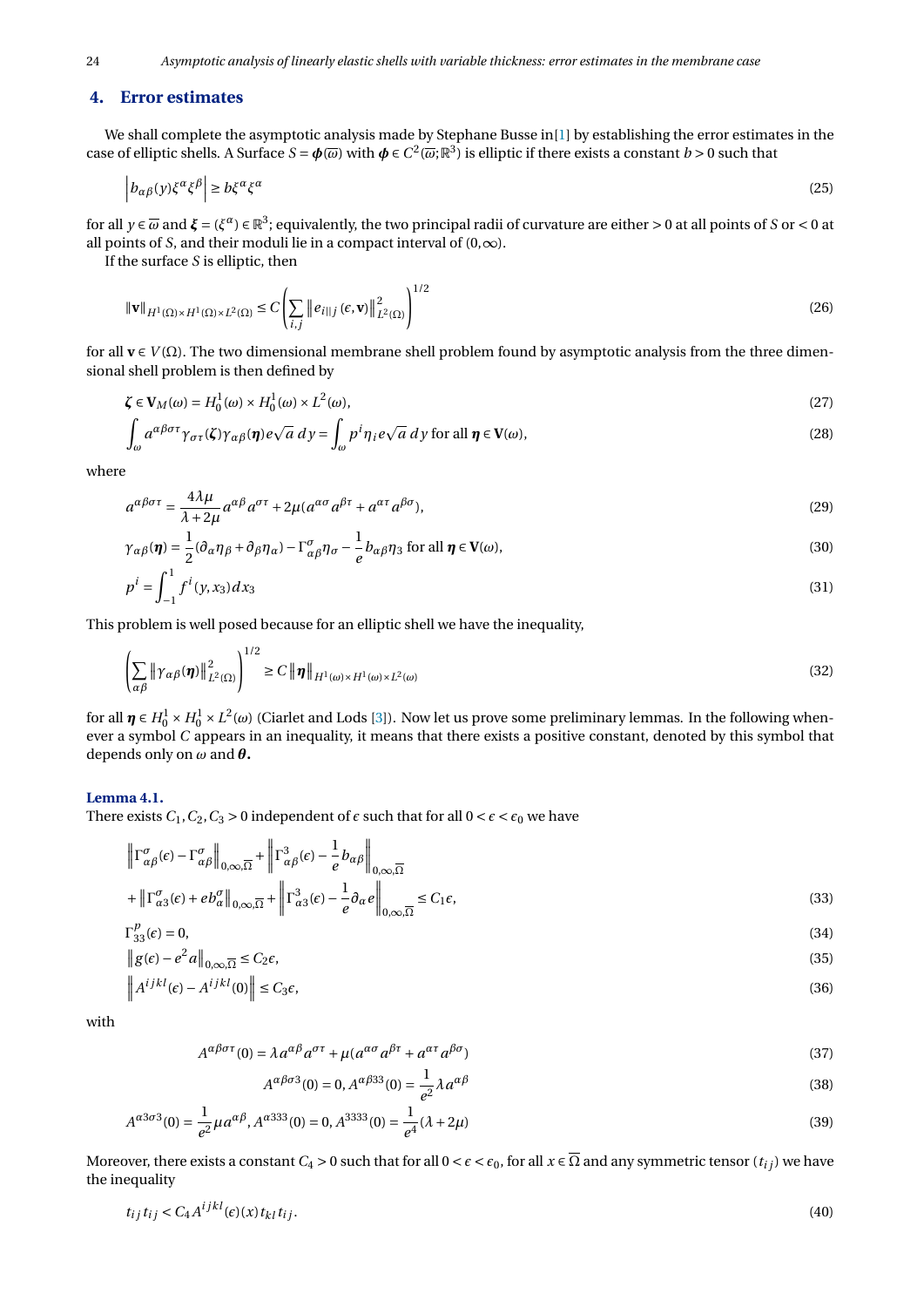*Proof.* See the proof of Lemma 4.1 of [\[1\]](#page-12-1)

#### <span id="page-4-4"></span>**Lemma 4.2.**

Let  $\omega$  be a bounded open subset of  $\mathbb{R}^2$ ,  $e \in W^{2,\infty}(\omega)$ ,  $\theta \in C^3(\overline{\omega})$  and  $\Omega = \omega \times (-1,1)$ . For each  $\xi = (\xi_i) \in H^2(\omega) \times H^2(\omega) \times$ *H*<sup>2</sup>(ω) we define **u**<sup>0</sup> = ( $u_i^0$ ) and **u**<sup>1</sup> = ( $u_i^1$ ) in *H*<sup>1</sup>(Ω) by letting

$$
\mathbf{u}^{0}(x_{1}, x_{2}, x_{3}) = \xi(x_{1}, x_{2})
$$
\n(41)

and

$$
u_{\alpha}^{1}(x_{1}, x_{2}, x_{3}) = -x_{3}(\partial_{\alpha}\xi_{3} + 2b_{\alpha}^{\sigma}\xi_{\sigma}), \quad u_{3}^{1}(x_{1}, x_{2}, x_{3}) = -x_{3}\frac{\lambda}{\lambda + 2\mu}a^{\alpha\beta}\gamma_{\alpha\beta}(\xi)
$$
\n(42)

Then for all  $\mathbf{v} \in \mathbf{V}(\Omega)$ ,

$$
\left| \int_{\Omega} A^{ijkl}(\epsilon) e_{k||l}(\epsilon, \mathbf{u}^{0} + \epsilon \mathbf{u}^{1}) e_{i||j}(\epsilon, \mathbf{v}) \sqrt{g(\epsilon)} dx - \int_{\omega} a^{\alpha \beta \sigma \tau} \gamma_{\alpha \beta}(\xi) \gamma_{\alpha \beta}(\overline{\mathbf{v}}) e \sqrt{a} dw \right|
$$
  
\n
$$
\leq C \epsilon ||\xi||_{\mathbf{H}^{2}(\omega)} \left\{ ||\mathbf{v}||_{\mathbf{L}^{2}(\Omega)} + \left( \sum_{i,j} ||e_{i||j}(\epsilon, \mathbf{v})||_{L^{2}(\Omega)}^{2} \right)^{1/2} \right\}
$$
\n(43)

where  $\bar{\mathbf{v}} = \frac{1}{2} \int_{-1}^{1} \mathbf{v}(x_1, x_2, x_3) dx_3.$ 

*Proof.* Using the definition of  $e_{i||j}$  ( $\epsilon$ , $\bf{v}$ ) we find that

<span id="page-4-0"></span>
$$
e_{i||j}\left(\epsilon,\mathbf{u}^{0}+\epsilon\mathbf{u}^{1}\right)=e_{i||j}^{0}(\xi)+\epsilon e_{i||j}^{1}(\epsilon,\xi),\tag{44}
$$

where

$$
e_{\alpha||\beta}^{0}(\xi) = \gamma_{\alpha\beta}(\xi), \quad e_{\alpha||3}^{0}(\xi) = \mathbf{0}, \quad e_{3||3}^{0}(\xi) = \partial_{3}u_{3}^{1} = -\frac{\lambda}{\lambda + 2\mu}a^{\sigma\tau}\gamma_{\sigma\tau}(\xi).
$$
\n(45)

and where the functions  $e_{i||j}^1(\epsilon,\boldsymbol{\xi})$  satisfy

<span id="page-4-3"></span>
$$
||e_{i||j}^1(\epsilon,\xi)||_{L^2(\Omega)} \le C||\xi||_{\mathbf{H}^2(\omega)}.
$$
\n(46)

Then

$$
\|e_{i||j}(\epsilon, \mathbf{u}^{0} + \epsilon \mathbf{u}^{1})\|_{L^{2}(\Omega)} \leq \|e_{i||j}^{0}(\xi)\|_{L^{2}(\Omega)} + \epsilon \|e_{i||j}^{1}(\xi)\|_{L^{2}(\Omega)}
$$
  
\n
$$
\leq C \left\{\sum_{\alpha, \beta} \|\gamma_{\alpha\beta}(\xi)\|_{L^{2}(\omega)} + \epsilon \|\xi\|_{\mathbf{H}^{2}(\omega)} \right\}
$$
  
\n
$$
\leq C \|\xi\|_{\mathbf{H}^{2}(\omega)}
$$
\n(47)

Using [eq. \(35\)](#page-3-0) and [eq. \(36\)](#page-3-1) we find that

<span id="page-4-2"></span>
$$
\left| \int_{\Omega} A^{ijkl}(\epsilon) e_{k||l}(\epsilon, \mathbf{u}^{0} + \epsilon \mathbf{u}^{1}) e_{i||j}(\epsilon, \mathbf{v}) \sqrt{g(\epsilon)} dx - \int_{\Omega} A^{ijkl}(0) e_{k||l}(\epsilon, \mathbf{u}^{0} + \epsilon \mathbf{u}^{1}) e_{i||j}(\epsilon, \mathbf{v}) e \sqrt{a} dx \right|
$$
  
\n
$$
= \left| \int_{\Omega} \left[ A^{ijkl}(\epsilon) \sqrt{g(\epsilon)} - A^{ijkl}(0) e \sqrt{a} \right] e_{k||l}(\epsilon, \mathbf{u}^{0} + \epsilon \mathbf{u}^{1}) e_{i||j}(\epsilon, \mathbf{v}) dx \right|
$$
  
\n
$$
\leq C \epsilon \left( \sum_{k,l} \| e_{k||l}(\epsilon, \mathbf{u}^{0} + \epsilon \mathbf{u}^{1}) \|_{L^{2}(\Omega)}^{2} \right)^{1/2} \left( \sum_{i,j} \| e_{i||j}(\epsilon, \mathbf{v}) \|_{L^{2}(\Omega)}^{2} \right)^{1/2}
$$
  
\n
$$
\leq C \epsilon \| \xi \|_{\mathbf{H}^{2}(\omega)} \left( \sum_{i,j} \| e_{i||j}(\epsilon, \mathbf{v}) \|_{L^{2}(\Omega)}^{2} \right)^{1/2} .
$$
\n(48)

From [eq. \(44\)](#page-4-0) we get,

<span id="page-4-1"></span>
$$
\int_{\Omega} A^{ijkl}(0)e_{k||l}(\epsilon, \mathbf{u}^{0} + \epsilon \mathbf{u}^{1}) e_{i||j}(\epsilon, \mathbf{v}) e\sqrt{a} dx
$$
\n
$$
= \int_{\Omega} A^{ijkl}(0)e_{k||l}^{0}(\xi)e_{i||j}(\epsilon, \mathbf{v}) e\sqrt{a} dx + \epsilon \int_{\Omega} A^{ijkl}(0)e_{k||l}^{1}(\epsilon, \xi)e_{i||j}(\epsilon, \mathbf{v}) e\sqrt{a} dx.
$$
\n(49)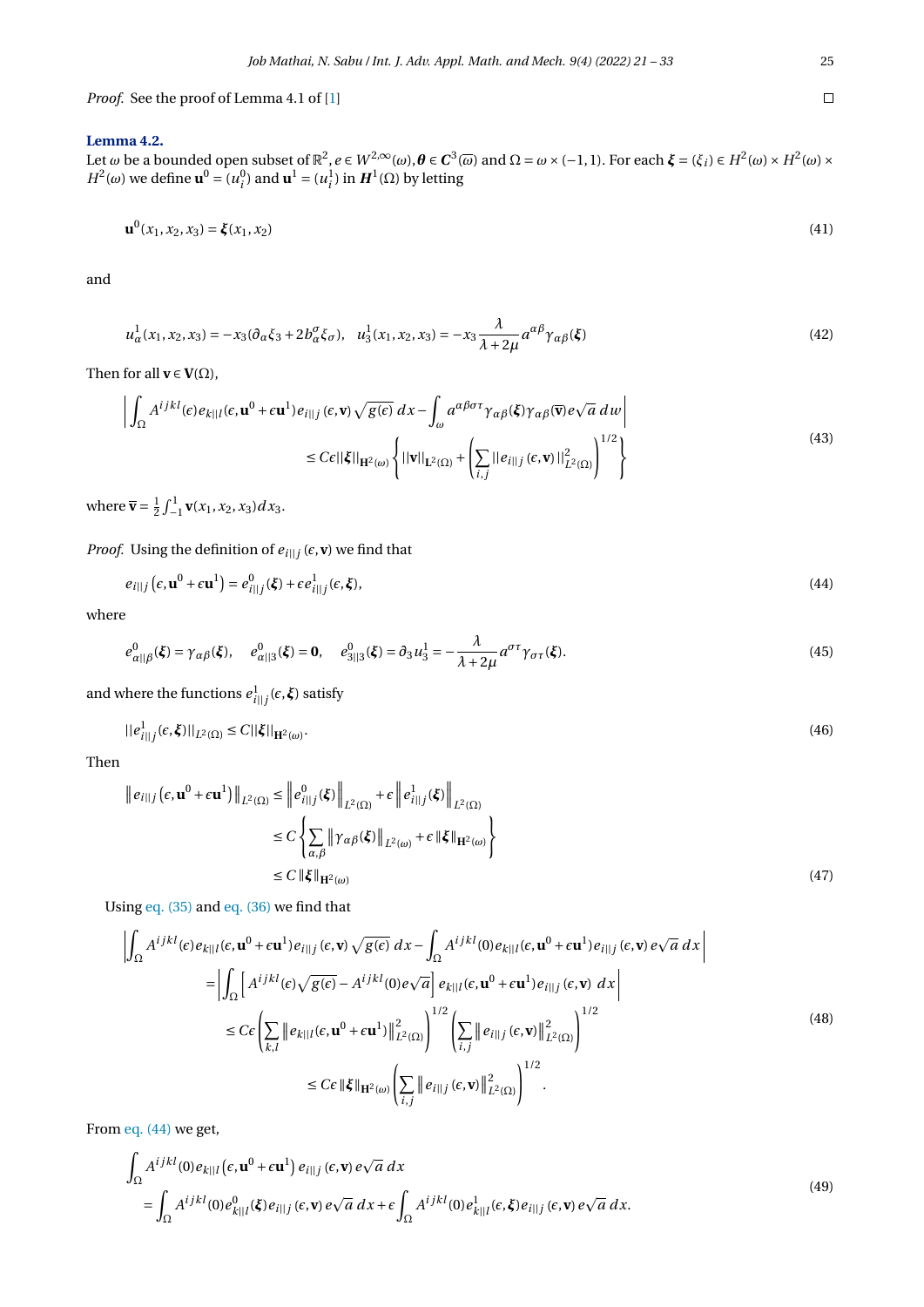we have the identity

$$
A^{ijkl}(0)e_{k||l}^{0}(\boldsymbol{\xi})t_{ij} = \frac{1}{2}a^{\alpha\beta\sigma\tau}\gamma_{\sigma\tau}(\boldsymbol{\xi})t_{\alpha\beta},\tag{50}
$$

valid for all symmetric tensors  $t_{ij}$ . Thus we can write [eq. \(49\)](#page-4-1) as.

$$
\int_{\Omega} A^{ijkl}(0)e_{k||l}(\epsilon, \mathbf{u}^{0} + \epsilon \mathbf{u}^{1}) e_{i||j}(\epsilon, \mathbf{v}) e\sqrt{a} dx
$$
\n
$$
= \frac{1}{2} \int_{\Omega} a^{\alpha\beta\sigma\tau} \gamma_{\sigma\tau}(\xi) e_{\alpha||\beta}(\epsilon, \mathbf{v}) e\sqrt{a} dx + \epsilon \int_{\Omega} A^{ijkl}(0)e_{k||l}^{1}(\epsilon, \xi) e_{i||j}(\epsilon, \mathbf{v}) e\sqrt{a} dx.
$$
\n(51)

From this last relation and [eq. \(48\),](#page-4-2) we infer that,

$$
\begin{split}\n&\left|\int_{\Omega} A^{ijkl}(\epsilon) e_{k||l}(\epsilon, \mathbf{u}^{0} + \epsilon \mathbf{u}^{1}) e_{i||j}(\epsilon, \mathbf{v}) \sqrt{g(\epsilon)} dx - \frac{1}{2} \int_{\Omega} a^{\alpha \beta \sigma \tau} \gamma_{\sigma \tau}(\xi) e_{\alpha ||\beta}(\epsilon, \mathbf{v}) e \sqrt{a} dx \right| \\
&\leq \left| \int_{\Omega} \left[ A^{ijkl}(\epsilon) \sqrt{g(\epsilon)} - A^{ijkl}(0) e \sqrt{a} \right] e_{k||l}(\epsilon, \mathbf{u}^{0} + \epsilon \mathbf{u}^{1}) e_{i||j}(\epsilon, \mathbf{v}) dx \right| \\
&+ \left| \int_{\Omega} A^{ijkl}(0) e_{k||l}(\epsilon, \mathbf{u}^{0} + \epsilon \mathbf{u}^{1}) e_{i||j}(\epsilon, \mathbf{v}) e \sqrt{a} dx - \frac{1}{2} \int_{\Omega} a^{\alpha \beta \sigma \tau} \gamma_{\sigma \tau}(\xi) e_{\alpha ||\beta}(\epsilon, \mathbf{v}) e \sqrt{a} dx \right| \\
&\leq C \epsilon \|\xi\|_{\mathbf{H}^{2}(\omega)} \left( \sum_{i,j} \|e_{i||j}(\epsilon, \mathbf{v})\|_{L^{2}(\Omega)}^{2} \right)^{1/2} + \epsilon \left| \int_{\Omega} A^{ijkl}(0) e_{k||l}^{1}(\epsilon, \xi) e_{i||j}(\epsilon, \mathbf{v}) e \sqrt{a} dx \right| \\
&\leq C \epsilon \|\xi\|_{\mathbf{H}^{2}(\omega)} \left( \sum_{i,j} \|e_{i||j}(\epsilon, \mathbf{v})\|_{L^{2}(\Omega)}^{2} \right)^{1/2} + C \epsilon \left( \sum_{k,l} \|e_{k||l}^{1}(\epsilon, \xi)\|_{L^{2}(\Omega)}^{2} \right)^{1/2} \left( \sum_{i,j} \|e_{i||j}(\epsilon, \mathbf{v})\|_{L^{1}(\Omega)}^{2} \right)^{1/2} \\
&\leq C \epsilon \|\xi\|_{\mathbf{H}^{2}(\omega)} \left( \sum_{i,j} \|e_{i||j}(\epsilon, \mathbf{v})\|_{L^{2}(\Omega)}^{2} \right)^{1/2}, \n\end{split} \tag{52}
$$

where the last inequality follows from [eq. \(46\).](#page-4-3) Define

$$
\gamma_{\alpha\beta}(\mathbf{v}) = \frac{1}{2} (\partial_{\alpha} v_{\beta} + \partial_{\beta} v_{\alpha}) - \Gamma^{\sigma}_{\alpha\beta} v_{\sigma} - \frac{1}{e} b_{\alpha\beta} v_3,
$$
\n(53)

so that

$$
e_{\alpha||\beta}(\epsilon, \mathbf{v}) = \gamma_{\alpha\beta}(\mathbf{v}) - {\{\Gamma^{\sigma}_{\alpha\beta}(\epsilon) - \Gamma^{\sigma}_{\alpha\beta}\}} v_{\sigma} - \left\{{\Gamma^3_{\alpha\beta}(\epsilon) - \frac{1}{e}b_{\alpha\beta}}\right\} v_3,
$$
\n(54)

and using [eq. \(33\)](#page-3-2) we get

$$
\|e_{\alpha\|\beta}(\epsilon, \mathbf{v}) - \gamma_{\alpha\beta}(\mathbf{v})\|_{L^2(\Omega)} \leq C\epsilon \|\mathbf{v}\|_{L^2(\Omega)}
$$
\n(55)

We then have

<span id="page-5-1"></span>
$$
\left| \frac{1}{2} \int_{\Omega} a^{\alpha \beta \sigma \tau} \gamma_{\sigma \tau}(\xi) e_{\alpha ||\beta}(\epsilon, \mathbf{v}) e \sqrt{a} dx - \frac{1}{2} \int_{\Omega} a^{\alpha \beta \sigma \tau} \gamma_{\sigma \tau}(\xi) \gamma_{\alpha \beta}(\mathbf{v}) e \sqrt{a} dx \right|
$$
  

$$
\leq C \epsilon \left\{ \sum_{\alpha, \beta} \left\| \gamma_{\alpha \beta}(\xi) \right\|_{L^{2}(\omega)}^{2} \right\}^{1/2} ||\mathbf{v}||_{L^{2}(\Omega)}.
$$
 (56)

Using [eq. \(52\)](#page-5-0) and [eq. \(56\)](#page-5-1) we obtain

$$
\left| \int_{\Omega} A^{ijkl}(\epsilon) e_{k||l}(\epsilon, \mathbf{u}^0 + \epsilon \mathbf{u}^1) e_{l||j}(\epsilon, \mathbf{v}) \sqrt{g(\epsilon)} dx - \frac{1}{2} \int_{\Omega} a^{\alpha \beta \sigma \tau} \gamma_{\alpha \beta}(\xi) \gamma_{\alpha \beta}(\mathbf{v}) e \sqrt{a} dx \right|
$$
  

$$
\leq C\epsilon ||\xi||_{\mathbf{H}^2(\omega)} \left\{ ||\mathbf{v}||_{\mathbf{L}^2(\Omega)} + \left( \sum_{i,j} ||e_{i||j}(\epsilon, \mathbf{v})||_{\mathbf{L}^2(\Omega)}^2 \right)^{1/2} \right\}
$$
(57)

for all  $\mathbf{v} \in \mathbf{V}(\Omega)$ . Using the identity,

$$
\overline{\gamma_{\alpha\beta}(\mathbf{v})} = \frac{1}{2} (\partial_{\alpha} \nu_{\beta} + \partial_{\beta} \nu_{\alpha}) - \Gamma^{\sigma}_{\alpha\beta} \nu_{\sigma} - \frac{1}{e} b_{\alpha\beta} \nu_{3} = \gamma_{\alpha\beta}(\overline{\mathbf{v}})
$$
\n(58)

we get,

<span id="page-5-2"></span>
$$
\left| \int_{\Omega} A^{ijkl}(\epsilon) e_{k||l}(\epsilon, \mathbf{u}^{0} + \epsilon \mathbf{u}^{1}) e_{i||j}(\epsilon, \mathbf{v}) \sqrt{g(\epsilon)} dx - \int_{\omega} a^{\alpha \beta \sigma \tau} \gamma_{\alpha \beta}(\xi) \gamma_{\alpha \beta}(\overline{\mathbf{v}}) e \sqrt{a} dw \right|
$$
  

$$
\leq C \epsilon ||\xi||_{\mathbf{H}^{2}(\omega)} \left\{ ||\mathbf{v}||_{\mathbf{L}^{2}(\Omega)} + \left( \sum_{i,j} ||e_{i||j}(\epsilon, \mathbf{v})||_{L^{2}(\Omega)}^{2} \right)^{1/2} \right\}.
$$
 (59)

<span id="page-5-0"></span> $\Box$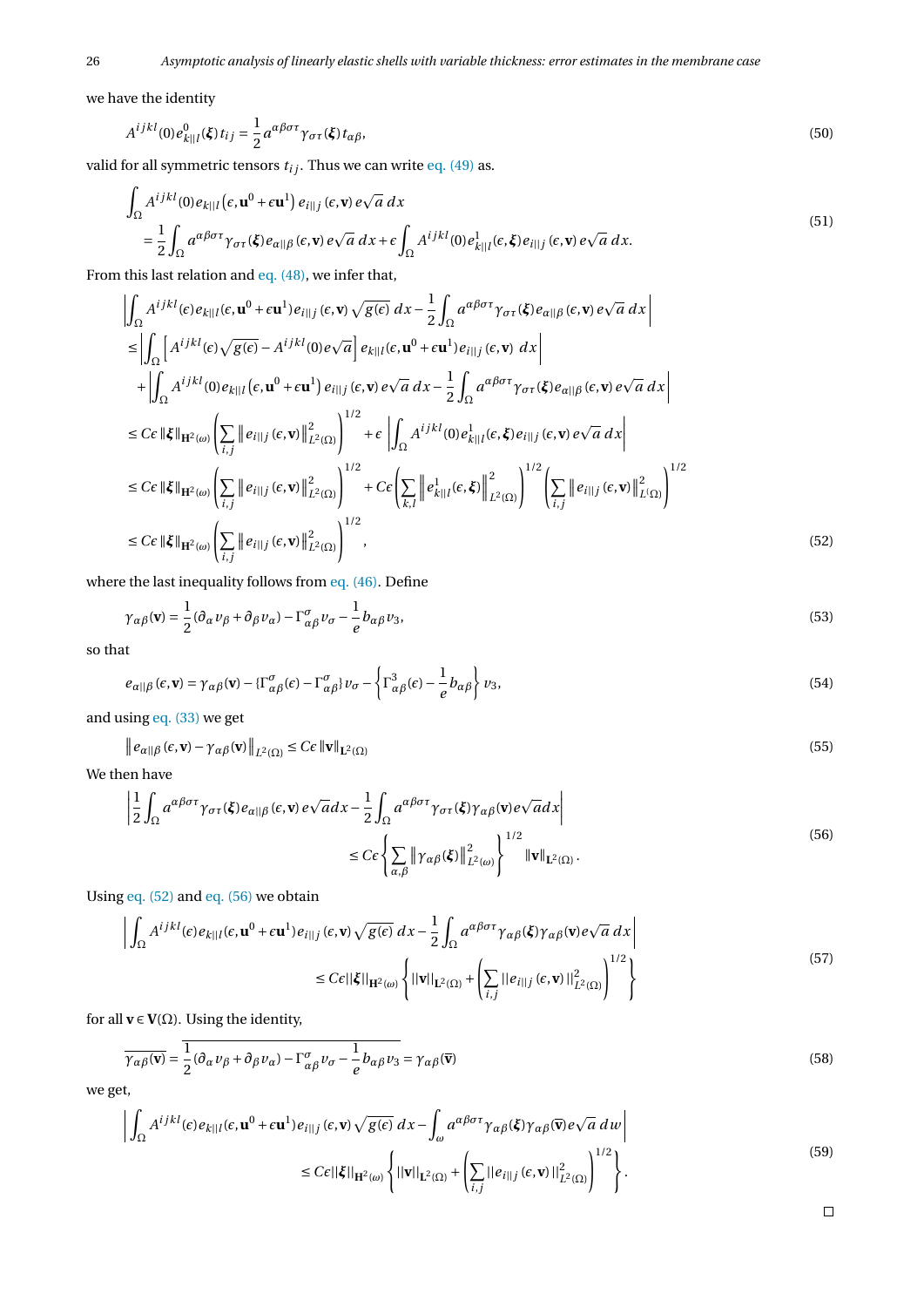### **Lemma 4.3.**

Let Ω =  $ω$  × (−1, 1), where  $ω$  ⊂  $\mathbb{R}^2$  is a bounded open set, and let  $\mathbf{f} = (f_i) \in \mathbf{L}^2(\Omega)$  with  $∂_αf^α ∈ L^2(\Omega)$  and let  $e ∈ W^{2,∞}(ω)$ . Let

$$
p^i = \int_{-1}^1 f^i(y, x_3) dx_3. \tag{60}
$$

Then

<span id="page-6-0"></span>
$$
\left| \int_{\Omega} f^{i} v_{i} \sqrt{g(\epsilon)} dx - \int_{\omega} p^{i} \overline{v_{i}} e \sqrt{a} dy \right|
$$
  
\n
$$
\leq C \epsilon \left( \| \mathbf{f} \|_{\mathbf{L}^{2}(\Omega)} + \| \partial_{\alpha} f^{\alpha} \|_{L^{2}(\Omega)} \right) \left\{ \| \mathbf{v} \|_{L^{2}(\Omega)} + \left( \sum_{i,j} \| e_{i} \|_{j} (\epsilon, \mathbf{v}) \|_{L^{2}(\Omega)}^{2} \right)^{1/2} \right\}
$$
\n(61)

for all  $\mathbf{v} \in \mathbf{V}(\Omega),$  where

$$
\overline{v_i} = \frac{1}{2} \int_{-1}^{1} v_i(x_1, x_2, x_3) dx_3.
$$
 (62)

*Proof.* To prove [eq. \(61\)](#page-6-0) it suffices to consider only smooth functions  $v \in V(\Omega) \cap C^1(\overline{\Omega})$ , and then use the density argument. We have,

$$
\left| \int_{\Omega} f_i v_i \sqrt{g(\epsilon)} dx - \int_{\omega} p^i \overline{v_i} e \sqrt{a} dy \right|
$$
  
\n
$$
\leq \left| \int_{\Omega} f^i v_i \left( \sqrt{g(\epsilon)} - e \sqrt{a} \right) dx \right| + \left| \int_{\Omega} f^i v_i e \sqrt{a} dy - \int_{\Omega} f^i \overline{v_i} e \sqrt{a} dy \right|
$$
  
\n
$$
\leq C \epsilon ||\mathbf{f}||_{\mathbf{L}^2(\Omega)} ||\mathbf{v}||_{\mathbf{L}^2(\Omega)} + \left| \int_{\Omega} f_i (v_i - \overline{v_i}) e \sqrt{a} dx \right|,
$$
\n(63)

where the last inequality follows from eq.  $(35)$ . From eq.  $(22)$  we can write

<span id="page-6-3"></span>
$$
\partial_3 \nu_\alpha = \varepsilon \left\{ 2e_{\alpha||3}(\varepsilon, \mathbf{v}) + 2\Gamma_{\alpha 3}^{\sigma}(\varepsilon) \nu_\sigma - \partial_\alpha \nu_3 \right\}, \partial_3 \nu_3 = \varepsilon e_{3||3}(\varepsilon, \mathbf{v})
$$
\n(64)

By integrating these relations with respect to *x*3, we get

$$
\nu_{\alpha}(y, x_3) = \nu_{\alpha}(y, -1) + \epsilon \int_{-1}^{x_3} \left\{ 2e_{\alpha||3}(\epsilon, \mathbf{v}) + 2\Gamma_{\alpha 3}^{\sigma}(\epsilon)\nu_{\sigma} - \partial_{\alpha}\nu_3 \right\} dy_3,
$$
(65)

$$
\nu_3(y, x_3) = \nu_3(y, -1) + \epsilon \int_{-1}^{x_3} e_{3|3}(\epsilon, \mathbf{v}) \, dy_3. \tag{66}
$$

Consequently we obtain,

<span id="page-6-1"></span>
$$
v_{\alpha}(y, x_3) - \overline{v_{\alpha}(y, x_3)} =
$$
\n
$$
\varepsilon \left\{ \int_{-1}^{x_3} 2e_{\alpha||3}(\epsilon, \mathbf{v}) + 2\Gamma_{\alpha3}^{\sigma}(\epsilon) v_{\sigma} - \partial_{\alpha} v_3 \, dy_3 - \overline{\int_{-1}^{x_3} 2e_{\alpha||3}(\epsilon, \mathbf{v}) + 2\Gamma_{\alpha3}^{\sigma}(\epsilon) v_{\sigma} - \partial_{\alpha} v_3 \, dy_3} \right\} \tag{67}
$$

and

$$
\nu_3(y, x_3) - \overline{\nu_3(y, x_3)} = \varepsilon \left\{ \int_{-1}^{x_3} e_{3||3}(\varepsilon, \mathbf{v}) \, dy_3 - \overline{\int_{-1}^{x_3} e_{3||3}(\varepsilon, \mathbf{v}) \, dy_3} \right\}.
$$
\n(68)

This last relation implies that

$$
\|v_3 - \overline{v_3}\|_{L^2(\Omega)} \le C\epsilon \|e_{3\|\cdot 3}(\epsilon, \mathbf{v})\|_{L^2(\Omega)}\tag{69}
$$

Hence

<span id="page-6-2"></span>
$$
\left| \int_{\Omega} f^{3}(\nu_{3} - \overline{\nu_{3}}) e\sqrt{a} \right| dx \right| \leq C \left\| f^{3} \right\|_{L^{2}(\Omega)} \left\| \nu_{3} - \overline{\nu_{3}} \right\|_{L^{2}(\Omega)} \leq C \epsilon \left\| f^{3} \right\|_{L^{2}(\Omega)} \left\| e_{3} \right\|_{3} (\epsilon, \mathbf{v}) \left\|_{L^{2}(\Omega)} \right|
$$
\n(70)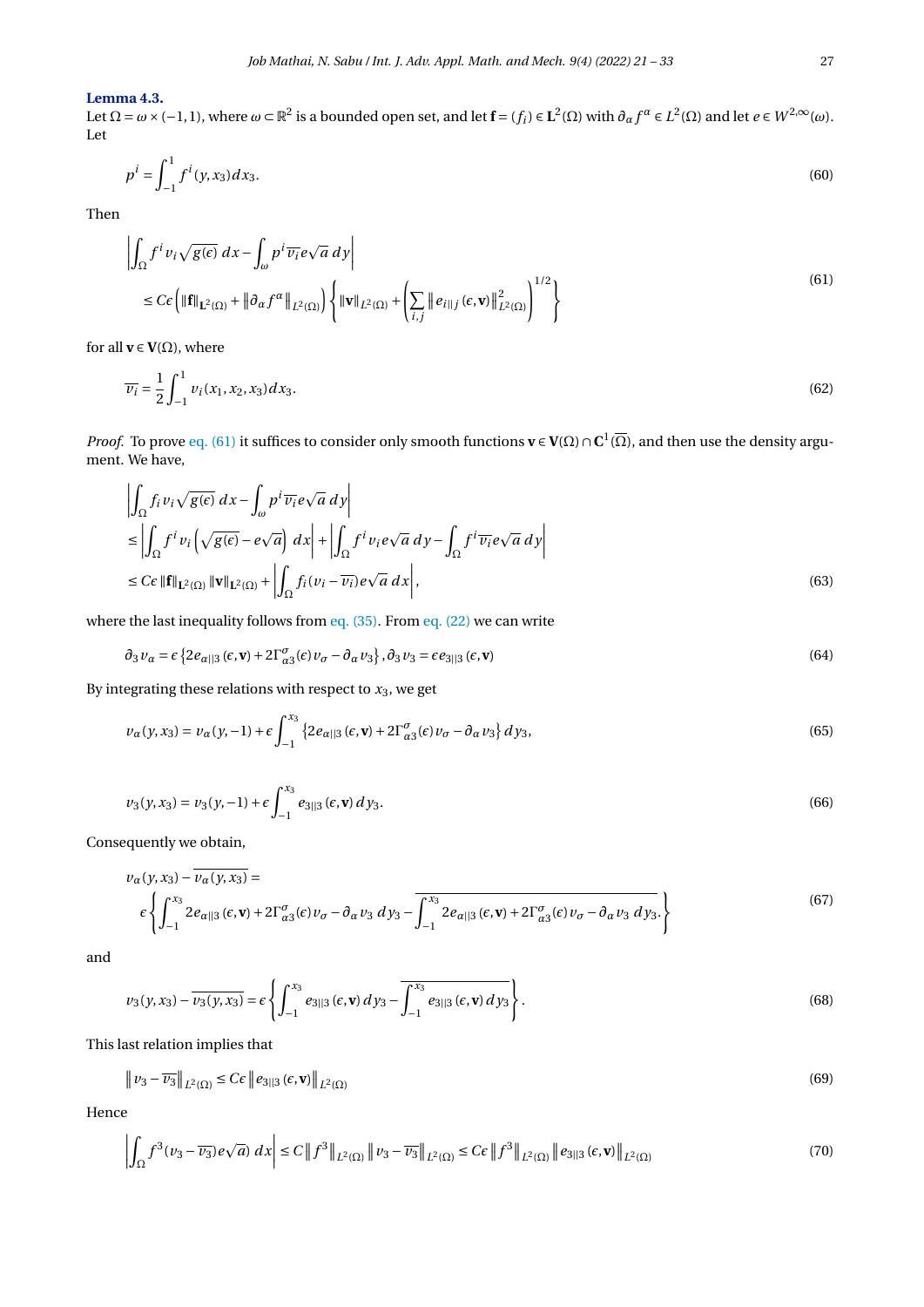Using [eq. \(67\),](#page-6-1) we obtain

$$
\left| \int_{\Omega} f^{\alpha} (\nu_{\alpha} - \overline{\nu_{\alpha}}) e \sqrt{a} \, dx \right|
$$
  
\n
$$
\leq 2\varepsilon \left| \int_{\Omega} f^{\alpha} \left( \int_{-1}^{x_3} e_{\alpha \| 3} (\varepsilon, \mathbf{v}) \, dy_3 - \overline{\int_{-1}^{x_3} e_{\alpha \| 3} (\varepsilon, \mathbf{v})} \, dy_3 \right) e \sqrt{a} \, dx \right|
$$
  
\n
$$
+ 2\varepsilon \left| \int_{\Omega} f^{\alpha} \left( \int_{-1}^{x_3} \Gamma_{\alpha 3}^{\sigma}(\varepsilon) \nu_{\sigma} \, dy_3 - \overline{\int_{-1}^{x_3} \Gamma_{\alpha 3}^{\sigma}(\varepsilon) \nu_{\sigma}} \, dy_3 \right) e \sqrt{a} \, dx \right|
$$
  
\n
$$
+ \varepsilon \left| \int_{\Omega} f^{\alpha} \left( \int_{-1}^{x_3} \partial_{\alpha} \nu_3 \, dy_3 - \overline{\int_{-1}^{x_3} \partial_{\alpha} \nu_3} \, dy_3 \right) e \sqrt{a} \, dx \right|
$$
  
\n
$$
\leq 2C\varepsilon \left( \sum_{\alpha} \|f^{\alpha}\|_{L^2(\Omega)} \right) \left( \sum_{\alpha} \|e_{\alpha\| 3} (\varepsilon, \mathbf{v})\|_{L^2(\Omega)} \right)
$$
  
\n
$$
+ 2C\varepsilon \left( \sum_{\alpha} \|f^{\alpha}\|_{L^2(\Omega)} \right) \left( \sum_{\alpha} \| \Gamma_{\alpha 3}^{\sigma} \nu_{\sigma} \|_{L^2(\Omega)} \right)
$$
  
\n
$$
+ \varepsilon \left| \int_{\Omega} f^{\alpha} \partial_{\alpha} \left( \int_{-1}^{x_3} \nu_3 \, dy_3 - \overline{\int_{-1}^{x_3} \nu_3 \, dy_3} \right) e \sqrt{a} \, dx \right|.
$$
 (71)

We now use the assumption that  $\mathbf{v} \in \mathbf{V}(\Omega)$  which shows that  $\int_{-1}^{x_3} v_3 dy_3 - \int_{-1}^{x_3} v_3 dy_3$  vanishes on Γ<sub>0</sub>. Therefore by green's formula we get,

$$
\int_{\Omega} f^{\alpha} \partial_{\alpha} \left( \int_{-1}^{x_3} v_3 dy_3 - \overline{\int_{-1}^{x_3} v_3 dy_3} \right) e \sqrt{a} dx = - \int_{\Omega} \partial_{\alpha} (f^{\alpha} e \sqrt{a}) \left( \int_{-1}^{x_3} v_3 dy_3 - \overline{\int_{-1}^{x_3} v_3 dy_3} \right) dx \tag{72}
$$

Then the last two inequalities together imply

$$
\left| \int_{\Omega} f^{\alpha} (\nu_{\alpha} - \overline{\nu_{\alpha}}) e \sqrt{a} \, dx \right|
$$
  
\n
$$
\leq 2C \epsilon \left( \sum_{\alpha} \| f^{\alpha} \|_{L^{2}(\Omega)} \right) \left( \sum_{\alpha} \| e_{\alpha} \|_{3} (\epsilon, \mathbf{v}) \|_{L^{2}(\Omega)} + \sum_{\alpha} \| \nu_{\alpha} \|_{L^{2}(\Omega)} \right)
$$
  
\n
$$
+ \epsilon \left| - \int_{\Omega} \partial_{\alpha} (f^{\alpha} e \sqrt{a}) \left( \int_{-1}^{x_{3}} \nu_{3} dy_{3} - \int_{-1}^{x_{3}} \nu_{3} dy_{3} \right) dx \right|
$$
  
\n
$$
\leq 2C \epsilon \left( \sum_{\alpha} \| f^{\alpha} \|_{L^{2}(\Omega)} \right) \left( \sum_{\alpha} \| e_{\alpha} \|_{3} (\epsilon, \mathbf{v}) \|_{L^{2}(\Omega)} + \sum_{\alpha} \| \nu_{\alpha} \|_{L^{2}(\Omega)} \right)
$$
  
\n
$$
+ C \epsilon \left( \| \partial_{\alpha} f^{\alpha} \|_{L^{2}(\Omega)} + \sum_{\alpha} \| f^{\alpha} \|_{L^{2}(\Omega)} \right) \left\| \int_{-1}^{x_{3}} \nu_{3} dy_{3} - \int_{-1}^{x_{3}} \nu_{3} dy_{3} \right\|_{L^{2}(\Omega)} \tag{73}
$$

and consequently,

<span id="page-7-0"></span>
$$
\left| \int_{\Omega} f^{\alpha} (\nu_{\alpha} - \overline{\nu_{\alpha}}) e \sqrt{a} \, dx \right|
$$
\n
$$
\leq C \epsilon \left( \left\| \partial_{\alpha} f^{\alpha} \right\|_{L^{2}(\Omega)} + \sum_{\alpha} \left\| f^{\alpha} \right\|_{L^{2}(\Omega)} \right) \left( \left\| \mathbf{v} \right\|_{L^{2}(\Omega)} + \left( \sum_{i,j} \left\| e_{i\|j} \left( \epsilon, \mathbf{v} \right) \right\|_{L^{2}(\Omega)}^{2} \right)^{1/2} \right) \tag{74}
$$

Using eq.  $(70)$  and eq.  $(74)$  in eq.  $(63)$ , we obtain

$$
\left| \int_{\Omega} f_i v_i \sqrt{g(\epsilon)} \, dx - \int_{\omega} p^i \overline{v_i} e \sqrt{a} \, dy \right|
$$
\n
$$
\leq C \epsilon \left( \left\| \partial_{\alpha} f^{\alpha} \right\|_{L^2(\Omega)} + \left\| \mathbf{f} \right\|_{L^2(\Omega)} \right) \left( \left\| \mathbf{v} \right\|_{L^2(\Omega)} + \left( \sum_{i,j} \left\| e_{i \mid j} \left( \epsilon, \mathbf{v} \right) \right\|_{L^2(\Omega)}^2 \right)^{1/2} \right)
$$
\n(75)

 $\Box$ 

for all  $\mathbf{v} \in \mathbf{V}(\Omega)$ .

# **Lemma 4.4.**

Let  $ω$  be an open subset of  $\mathbb{R}^2$  with a boundary  $γ = ∂ω$  of class  $C^2$ , let *ξ* be an element of  $H^2(ω)$ , and let  $a > 0$  be fixed. Then for all *ε* > 0, There exists a function *ξ*(*ε*) ∈ *H*<sup>2</sup>(*ω*) such that

$$
\xi(\epsilon)_{|\gamma} = \xi_{|\gamma} \tag{76}
$$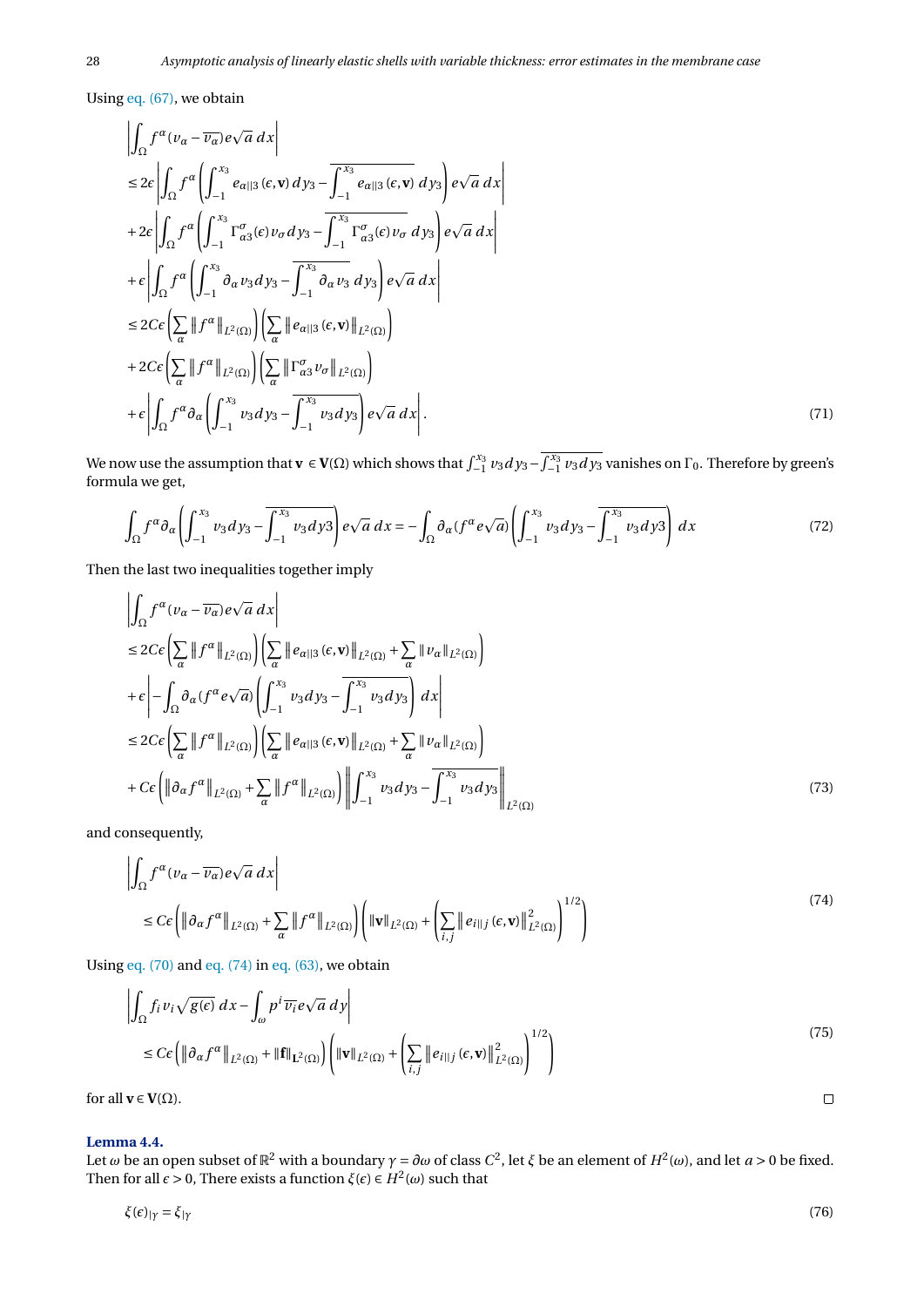and that verifies the following inequalities:

| $\ \xi(\epsilon)\ _{L^2(\Omega)} \leq C\epsilon^a \ \xi\ _{L^2(\Omega)},$      | (77) |
|--------------------------------------------------------------------------------|------|
| $\ \xi(\epsilon)\ _{H^1(\omega)} \leq C\epsilon^{-a} \ \xi\ _{H^1(\omega)},$   | (78) |
| $\ \xi(\epsilon)\ _{H^2(\omega)} \leq C \epsilon^{-3a} \ \xi\ _{H^2(\omega)},$ | (79) |

where the constant *C* depends only on *ω*.

*Proof.* See the proof of Lemma 4.4

## <span id="page-8-1"></span>**Lemma 4.5.**

Let *ω* be an open subset of  $\R^2$  with a boundary  $\gamma=\partial\omega$  of class  $C^1.$  Let Ω =  $\omega\times(-1,1)\subset\R^3$  and let Γ<sub>0</sub> =  $\gamma\times(-1,1)$  be its lateral face. Let  $G \in H^1(\Omega)$  and let  $b>0$  be a fixed real number. Then for all  $\epsilon>0$ , there exists a function  $w(\epsilon) \in H^1(\Omega)$ suchthat

$$
\mathbf{W}(\epsilon)|_{\Gamma_0} = \mathbf{G}_{\Gamma_0},\tag{80}
$$

and that satisfies the following inequalities

$$
\|\mathbf{W}(\epsilon)\|_{\mathbf{L}^{2}(\Omega)} \leq C\epsilon^{b} \|\mathbf{G}\|_{\mathbf{L}^{2}(\Omega)},
$$
\n
$$
\|\partial_{3}\mathbf{W}(\epsilon)\|_{\mathbf{L}^{2}(\Omega)} \leq C\epsilon^{b} \|\partial_{3}\mathbf{G}\|_{\mathbf{L}^{2}(\Omega)},
$$
\n
$$
\|\partial_{\alpha}\mathbf{W}(\epsilon)\|_{\mathbf{L}^{2}(\Omega)} \leq C\epsilon^{-b} \|\mathbf{G}\|_{\mathbf{H}^{1}(\Omega)},
$$
\n(83)

where the constant *C* depends only on *ω*.

*Proof.* See the proof of Lemma 4.5 of

We can now state our main result.

#### **Theorem 4.6.**

Let  $ω$  ⊂ ℝ $^2$  be a bounded open set with a boundary  $γ = ∂ω$  of class  $C^2$ , let  $\bm{\theta}:\overline{ω}\to\mathbb{R}^3$  be a mapping of class  $C^3(ω)$ , and let *ζ* be the solution of the two dimensional membrane shell problem.(number). Assume that the surface *S* =  $θ$ ( $\overline{\omega}$ ) is  $elliptic.$  Let *e* ∈ *W*<sup>2,∞</sup>(Ω) and let *f*<sup>*i*</sup> ∈ *L*<sup>2</sup>(Ω) with  $∂_α f^α$  ∈ *L*<sup>2</sup>(Ω) and that  $ζ$  ∈ **H**<sup>2</sup>(ω). Then the following estimate holds for  $\epsilon$  small enough:

<span id="page-8-0"></span>
$$
\|\mathbf{u}(\epsilon) - \zeta\|_{H^1 \Omega \times H^1 \Omega \times L^2(\Omega)} \leq C \epsilon^{1/6}
$$
\n(84)

where the constant  $C$  depends on the data ( $\omega$ , $\bm{\theta}, f^i$ , $\bm{\zeta}$ ) where  $\bm{{\bf u}}(\epsilon)$  is the solution of the three dimensional shell problem,(number) and where *ζ* is identified in [eq. \(84\)](#page-8-0) with an element in *H* <sup>1</sup>Ω× *H* <sup>1</sup>Ω×*L* 2 (Ω) by letting *ζ*(*y*,*x*3) = *ζ*(*y*) for all  $(y, x_3) \in \Omega$ .

*Proof.*

$$
\|\mathbf{e}(\varepsilon,\mathbf{v})\|_{\mathbf{L}^{2}(\Omega)} = \left(\sum_{i,j} \|e_{i\mid j}(\varepsilon,\mathbf{v})\|_{L^{2}(\Omega)}^{2}\right)^{(1/2)},
$$
\n(85)

$$
B(\epsilon)(\mathbf{u}, \mathbf{v}) = \int_{\Omega} A^{ijkl}(\epsilon) e_{k||l}(\epsilon, \mathbf{u}) e_{i||j}(\epsilon, \mathbf{v}) \sqrt{g(\epsilon)} dx
$$
\n(86)

for all  $\mathbf{u}, \mathbf{v} \in \mathbf{H}^1(\Omega)$ . In the case of elliptic shells

$$
\|\mathbf{e}(\epsilon,\mathbf{v})\|_{\mathbf{L}^2(\Omega)} \ge C \|\mathbf{v}\|_{H^1(\Omega) \times H^1(\Omega) \times L^2(\Omega)} \quad \text{for all } \mathbf{v} \in \mathbf{V}(\Omega). \tag{87}
$$

Step 1.Let  $\mathbf{u}^0(x_1, x_2, x_3) = \zeta(x_1, x_2)$ , so that  $\mathbf{u}^0 \in H^2(\Omega)$ . Then there exists  $\mathbf{u}^1 \in H^1(\Omega)$  such that

$$
\begin{aligned} \left| B(\epsilon)(\mathbf{u}^{0} + \epsilon \mathbf{u}^{1}, \mathbf{v}) - \int_{\Omega} f^{i} v_{i} \sqrt{g(\epsilon)} \, dx \right| \\ &\leq C \epsilon \left( \|\zeta\|_{H^{2}(\Omega)} + \|\mathbf{f}\|_{L^{2}(\Omega)} + \left\| \partial_{\alpha} f^{\alpha} \right\|_{L^{2}(\Omega)} \right) \left( \left\| e(\epsilon, \mathbf{v}) \right\|_{L^{2}(\Omega)} + \left\| \mathbf{v} \right\|_{L^{2}(\Omega)} \right) \end{aligned} \tag{88}
$$

 $\Box$ 

<span id="page-8-2"></span> $\Box$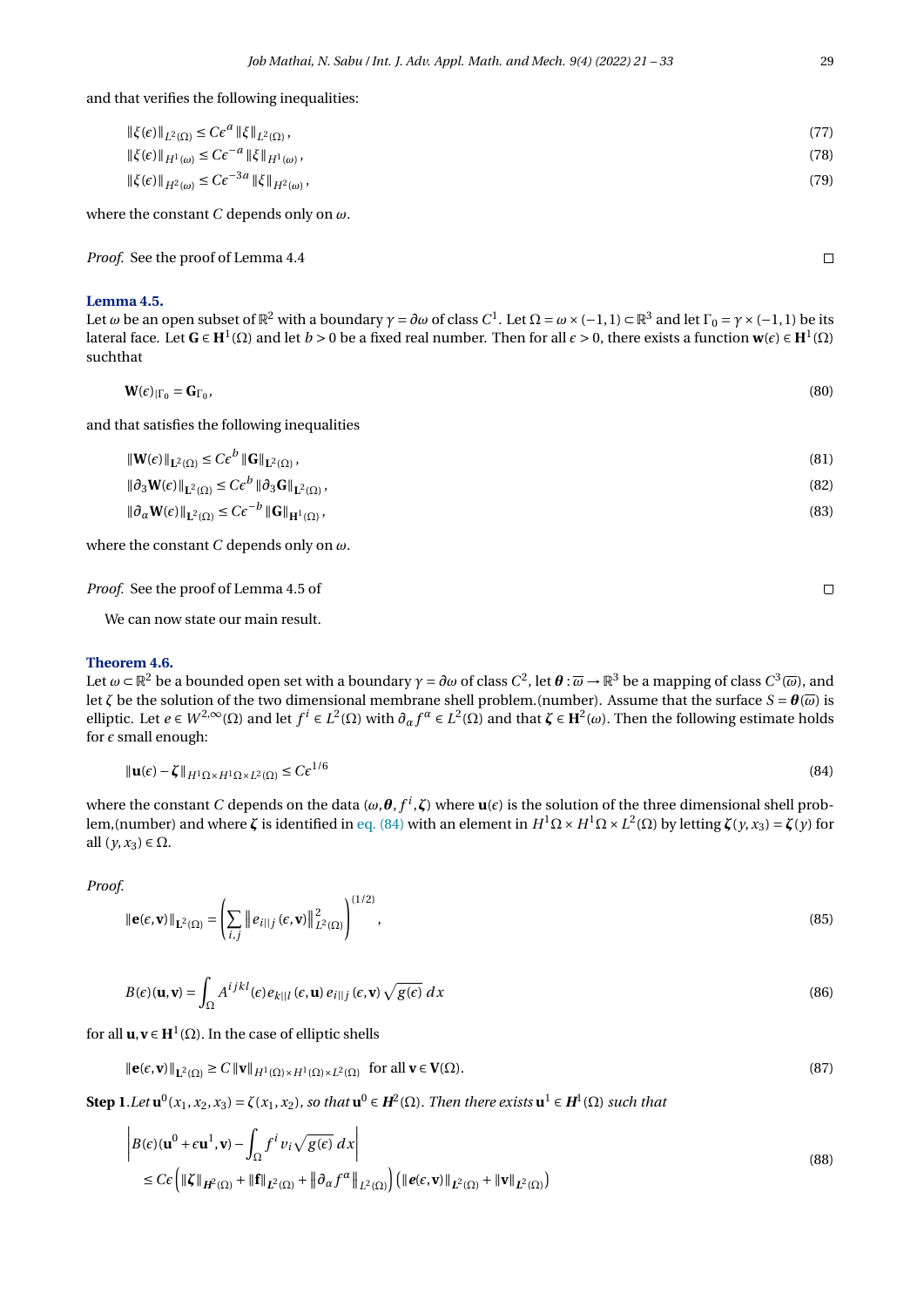*for all*  $\mathbf{v} \in V(\Omega)$ . To prove this we define  $\mathbf{u}^1 = (u_i^1) \in \mathbf{H}^1(\Omega)$  as

<span id="page-9-5"></span>
$$
u_{\alpha}^{1}(x_{1}, x_{2}, x_{3}) = -x_{3}(\partial_{\alpha}\zeta_{3} + 2b_{\alpha}^{\sigma}\zeta_{\sigma}),
$$
  
\n
$$
u_{3}^{1}(x_{1}, x_{2}, x_{3}) = -x_{3}\frac{\lambda}{\lambda + 2\mu}a^{\alpha\beta}\gamma_{\alpha\beta}(\zeta)
$$
\n(89)

Then from [lemma 4.2](#page-4-4) we get,

$$
\left| B(\epsilon)(\mathbf{u}^{0} + \epsilon \mathbf{u}^{1}, \mathbf{v}) - \int_{\omega} a^{\alpha \beta \sigma \tau} \gamma_{\sigma \tau}(\zeta) \gamma_{\alpha \beta}(\overline{\mathbf{v}}) e \sqrt{a} \, d\mathbf{y} \right|
$$
  
\n
$$
\leq C \epsilon \| \zeta \|_{\mathbf{H}^{2}(\omega)} \left( \| \mathbf{e}(\epsilon, \mathbf{v}) \|_{\mathbf{L}^{2}(\Omega)} + \| \mathbf{v} \|_{\mathbf{L}^{2}(\Omega)} \right)
$$
\n(90)

for all  $\mathbf{v} \in \mathbf{V}(\Omega)$ . On the other hand choosing  $\eta = \bar{\mathbf{v}}$  in the two-dimensional limit problem we get,

$$
\int_{\omega} a^{\alpha\beta\sigma\tau} \gamma_{\sigma\tau}(\zeta) \gamma_{\alpha\beta}(\overline{\mathbf{v}}) e \sqrt{a} \, dy = \int_{\omega} p^i \overline{\nu_i} e \sqrt{a} \, dy. \tag{91}
$$

Hence

$$
\left| \int_{\omega} a^{\alpha \beta \sigma \tau} \gamma_{\sigma \tau}(\zeta) \gamma_{\alpha \beta}(\overline{\mathbf{v}}) e \sqrt{a} \, d\mathbf{y} - \int_{\Omega} f^i v_i \sqrt{g(\epsilon)} \, d\mathbf{x} \right| \tag{92}
$$

$$
= \left| \int_{\omega} p^i \overline{v_i} e \sqrt{a} \, dy - \int_{\Omega} f^i v_i \sqrt{g(\epsilon)} \, dx \right| \tag{93}
$$

$$
\leq C \epsilon \left( \|\mathbf{f}\|_{\mathbf{L}^2(\Omega)} + \left\| \partial_{\alpha} f^{\alpha} \right\|_{L^2(\Omega)} \right) \left\{ \|\mathbf{v}\|_{L^2(\Omega)} + \|\mathbf{e}(\epsilon, \mathbf{v})\|_{\mathbf{L}^2(\Omega)} \right\}.
$$
\n(94)

Where the last equality follows from [lemma 4.3.](#page-5-2) The functions **u** 0 and **u** <sup>1</sup> do not belong to the space **V**(Ω) in general. To avoid this difficulty we shall introduce in steps 2 and 3 two correctors,  $z(\epsilon)$  and  $w(\epsilon)$ , such that  $\{u^0+\epsilon u^1+{\bf z}(\epsilon)+w(\epsilon)\}\in$  $V(\Omega)$ .

*Step 2. We can define a corrector*  $z(\epsilon) = (z_i(\epsilon)) \in H^1(\Omega)$  *that satisfies the following conditions* 

$$
z_3(\epsilon)|_{\Gamma_0} = -\zeta_{3|\Gamma_0},\tag{95}
$$

<span id="page-9-6"></span><span id="page-9-4"></span>
$$
\|\mathbf{z}(\epsilon)\|_{H^1(\Omega)\times H^1(\Omega)\times L^2(\Omega)} \le C\left(\epsilon^a + \epsilon^{1-3a}\right) \|\zeta_3\|_{H^2(\omega)}
$$
\n(96)

$$
|B(\epsilon)(\mathbf{z}(\epsilon), \mathbf{v})| \le C\left(\epsilon^a + \epsilon^{1-3a}\right) \|\zeta_3\|_{H^2(\omega)} \|\mathbf{e}(\epsilon, \mathbf{v})\|_{\mathbf{L}^2(\Omega)}\,. \tag{97}
$$

To prove this, we first remark that *ζ*<sub>3</sub> ∈ *H*<sup>2</sup>(ω). [lemma 4.5](#page-8-1) insures the existence, for all *ε* > 0 and *a* > 0 of *z*<sub>3</sub>(*ε*) in *H*<sup>2</sup>(ω) such that

 $z_3(\epsilon)_{|\gamma} = -\zeta_{3|\gamma}$ 

and that verifies the following inequalities:

$$
||z_{3}(\epsilon)||_{L^{2}(\omega)} \leq C\epsilon^{a} ||\zeta_{3}||_{L^{2}(\omega)},
$$
  
\n
$$
||z_{3}(\epsilon)||_{H^{1}(\omega)} \leq C\epsilon^{-a} ||\zeta_{3}||_{H^{1}(\omega)},
$$
  
\n
$$
||z_{3}(\epsilon)||_{H^{2}(\omega)} \leq C\epsilon^{-3a} ||\zeta_{3}||_{H^{2}(\omega)},
$$
  
\n(100)

We then define the corrector  $\mathbf{z}(\epsilon) = (z_i(\epsilon)) \in \mathbf{H}^1(\Omega)$ , by letting

$$
z_{\alpha}(\epsilon) = -\epsilon x_3 \partial_{\alpha} z_3(\epsilon). \tag{101}
$$

From the above inequalities we get,

$$
\|\mathbf{z}(\epsilon)\|_{H^1(\Omega)\times H^1(\Omega)\times L^2(\Omega)} \le C\left(\epsilon^a + \epsilon^{1-3a}\right) \|\zeta_3\|_{H^2(\omega)}\,. \tag{102}
$$

Using [eq. \(98\)](#page-9-0), [eq. \(99\),](#page-9-1) [eq. \(100\)](#page-9-2), eq. (101) we can compute the following estimates.

$$
\left\|e_{\alpha\|\beta}(\epsilon, \mathbf{z}(\epsilon))\right\|_{L^2(\Omega)} \le C\left(\sum_{\alpha} \|z_{\alpha}(\epsilon)\|_{H^1(\Omega)} + \|z_3(\epsilon)\|_{L^2(\Omega)}\right)
$$
\n(103)

<span id="page-9-3"></span><span id="page-9-2"></span><span id="page-9-1"></span><span id="page-9-0"></span>
$$
\leq C \left( \epsilon \left\| z_3(\epsilon) \right\|_{H^2(\Omega)} + \left\| z_3(\epsilon) \right\|_{L^2(\Omega)} \right) \tag{104}
$$

$$
\leq C \left( \epsilon^{1-3a} \left\| \zeta_3 \right\|_{H^2(\omega)} + \epsilon^a \left\| \zeta_3 \right\|_{L^2(\omega)} \right) \tag{105}
$$

$$
\leq C \left( \epsilon^{1-3a} + \epsilon^a \right) \| \zeta_3 \|_{H^2(\omega)} \tag{106}
$$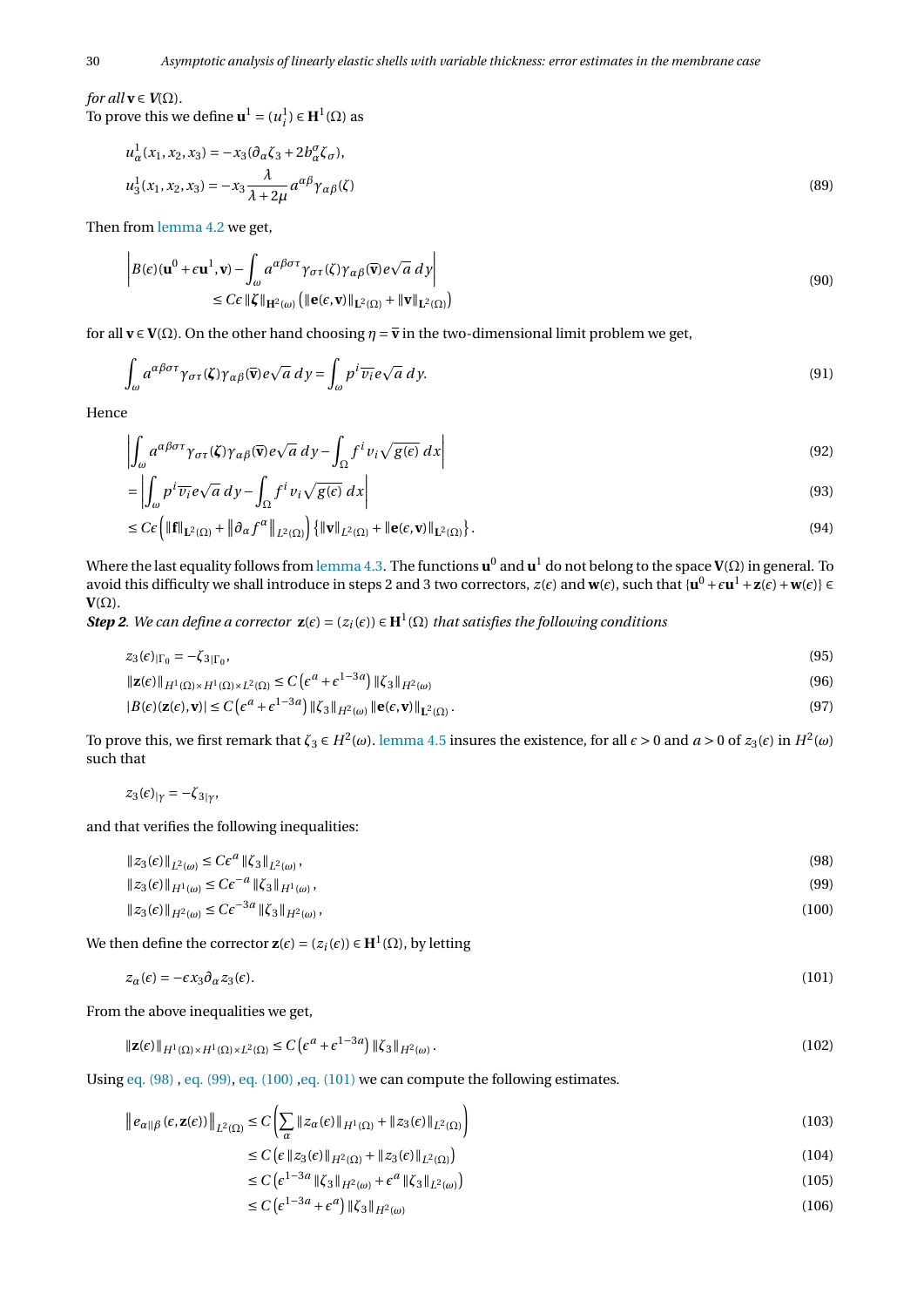$$
\|e_{\alpha||3}(\epsilon, \mathbf{z}(\epsilon))\|_{L^2(\Omega)} = \left\|\frac{1}{2}\left(\partial_{\alpha}z_3(\epsilon) + \frac{1}{\epsilon}\partial_{3}z_{\alpha}(\epsilon)\right) - \Gamma^{\sigma}_{\alpha3}(\epsilon)z_{\sigma}(\epsilon)\right\|_{L^2(\omega)}
$$
(107)

$$
= \left\| -\Gamma_{\alpha 3}^{\sigma}(\epsilon) z_{\sigma}(\epsilon) \right\|_{L^{2}(\omega)}
$$
\n(108)

$$
\leq C \sum_{\sigma} \|z_{\sigma}(\epsilon)\|_{L^{2}(\Omega)} \tag{109}
$$

$$
\leq C\epsilon \left\| z_3(\epsilon) \right\|_{H^1(\Omega)} \tag{110}
$$

<span id="page-10-1"></span>
$$
C\epsilon^{1-a} \|\zeta_3\|_{H^1(\omega)}
$$
\n<sup>(111)</sup>

and  $e_{3||3}(\epsilon, \mathbf{z}(\epsilon)) = 0$ . Hence we get

≤ *C²*

$$
\|\mathbf{e}(\varepsilon, \mathbf{z}(\varepsilon))\|_{\mathbf{L}^2(\Omega)} \le C \left(\varepsilon^a + \varepsilon^{1-3a}\right) \|\zeta_3\|_{H^2(\omega)}
$$
\n(112)

Thus we get,

$$
|B(\epsilon)(\mathbf{z}(\epsilon), \mathbf{v})| \le C \|\mathbf{e}(\epsilon, \mathbf{z}(\epsilon))\|_{\mathbf{L}^2(\Omega)} \|\mathbf{e}(\epsilon, \mathbf{v})\|_{\mathbf{L}^2(\Omega)}
$$
  
\n
$$
\le C \left(\epsilon^a + \epsilon^{1-3a}\right) \|\zeta_3\|_{H^2(\omega)} \|\mathbf{e}(\epsilon, \mathbf{v})\|_{\mathbf{L}^2(\Omega)}
$$
\n(114)

*Step 3. We can define another corrector*  $\mathbf{w}(\epsilon) = (w_i(\epsilon)) \in \mathbf{H}^1(\Omega)$  *that satisfies the following conditions.* 

$$
\{\mathbf{u}^0 + \epsilon \mathbf{u}^1 + \mathbf{z}(\epsilon) + \mathbf{w}(\epsilon)\} \in \mathbf{V}(\Omega),
$$
\n
$$
\|\mathbf{w}(\epsilon)\|_{H^1(\Omega) \times H^1(\Omega) \times H^1(\Omega)} \le C\epsilon^{1-b-3a} \|\boldsymbol{\zeta}\|_{H^2(\omega)}
$$
\n(116)

$$
\|\mathbf{W}(\varepsilon)\|_{H^1(\Omega)\times H^1(\Omega)\times H^1(\Omega)} \leq C\varepsilon \qquad \|\mathbf{S}\|_{\mathbf{H}^2(\omega)}\tag{110}
$$
\n
$$
|B(\varepsilon)(\mathbf{W}(\varepsilon), \mathbf{v})| \leq C\left(\varepsilon^{1-b-3a} + \varepsilon^{b-a}\right) \|\zeta\|_{\mathbf{H}^2(\omega)} \|\mathbf{e}(\varepsilon, \mathbf{v})\|_{\mathbf{L}^2(\omega)}\tag{117}
$$

To prove this take  $G=-\epsilon u^1-(z_\alpha(\epsilon),0).$  Then  $\{u^0+\epsilon u^1+z(\epsilon)+G\}\in V(\Omega)$ . Let  $b>0$  be a fixed real number. Then there exists a function  $\mathbf{w}(\epsilon) = (w_i(\epsilon)) \in \mathbf{H}^1(\Omega)$  such that

$$
\mathbf{w}(\epsilon)|_{\Gamma_0} = \mathbf{G}_{|\Gamma_0},\tag{118}
$$

and that satisfies the following inequalities

$$
\|\mathbf{w}(\epsilon)\|_{\mathbf{L}^{2}(\Omega)} \leq C\epsilon^{b} \|\mathbf{G}\|_{\mathbf{L}^{2}(\Omega)}
$$
\n
$$
\|\partial_{3}\mathbf{w}(\epsilon)\|_{\mathbf{L}^{2}(\Omega)} \leq C\epsilon^{b} \|\partial_{3}\mathbf{G}\|_{\mathbf{L}^{2}(\Omega)}
$$
\n
$$
\|\partial_{\alpha}\mathbf{w}(\epsilon)\|_{\mathbf{L}^{2}(\Omega)} \leq C\epsilon^{-b} \|\mathbf{G}\|_{\mathbf{H}^{1}(\Omega)}
$$
\n(121)

From [eq. \(98\)](#page-9-0) , [eq. \(99\),](#page-9-1) [eq. \(100\)](#page-9-2) [,eq. \(101\)](#page-9-3) we obtain,

$$
\|\mathbf{G}\|_{\mathbf{L}^{2}(\Omega)} \leq \epsilon \|\mathbf{u}^{1}\|_{\mathbf{L}^{2}(\Omega)} + \sum_{\alpha} \|z_{\alpha}(\epsilon)\|_{L^{2}(\Omega)} \leq C\epsilon^{1-a} \|\zeta\|_{\mathbf{H}^{1}(\omega)}
$$
  

$$
\|\partial_{3}\mathbf{G}\|_{\mathbf{L}^{2}(\Omega)} \leq \epsilon \|\partial_{3}\mathbf{u}^{1}\|_{\mathbf{L}^{2}(\Omega)} + \sum_{\alpha} \|\partial_{3}z_{\alpha}(\epsilon)\|_{L^{2}(\Omega)} \leq C\epsilon^{1-a} \|\zeta\|_{\mathbf{H}^{1}(\omega)}
$$
  

$$
\|\partial_{\alpha}\mathbf{G}\|_{\mathbf{L}^{2}(\Omega)} \leq \epsilon \|\mathbf{u}^{1}\|_{\mathbf{H}^{1}(\Omega)} + \sum_{\alpha} \|z_{\alpha}(\epsilon)\|_{H^{1}(\Omega)} \leq C\epsilon^{1-3a} \|\zeta\|_{\mathbf{H}^{2}(\omega)}
$$
(122)

Hence we obtain,

<span id="page-10-0"></span>
$$
\|\mathbf{w}(\epsilon)\|_{\mathbf{L}^{2}(\Omega)} \leq C\epsilon^{1+b-a} \|\boldsymbol{\zeta}\|_{\mathbf{H}^{1}(\omega)}
$$
  

$$
\|\partial_{3}\mathbf{w}(\epsilon)\|_{\mathbf{L}^{2}(\Omega)} \leq C\epsilon^{1+b-a} \|\boldsymbol{\zeta}\|_{\mathbf{H}^{1}(\omega)}
$$
  

$$
\|\partial_{\alpha}\mathbf{w}(\epsilon)\|_{\mathbf{L}^{2}(\Omega)} \leq C\epsilon^{1-b-3a} \|\boldsymbol{\zeta}\|_{\mathbf{H}^{2}(\omega)}.
$$
 (123)

From [eq. \(22\)](#page-2-1) and [eq. \(123\)](#page-10-0) we obtain,

$$
\|\mathbf{e}(\epsilon, \mathbf{w}(\epsilon))\|_{\mathbf{L}^{2}(\Omega)} \leq C \left( \|\partial_{\alpha} \mathbf{w}(\epsilon)\|_{\mathbf{L}^{2}(\Omega)} + \frac{1}{\epsilon} \|\partial_{3} \mathbf{w}(\epsilon)\|_{\mathbf{L}^{2}(\Omega)} + \|\mathbf{w}(\epsilon)\| \right)
$$
  
\n
$$
\leq C \left( \epsilon^{1-b-3a} + \epsilon^{b-a} + \epsilon^{1+b-a} \right) \|\zeta\|_{\mathbf{H}^{2}(\omega)} \tag{124}
$$

and therefore

$$
||B(\epsilon)(\mathbf{w}(\epsilon), \mathbf{v})|| \le C ||\mathbf{e}(\epsilon, \mathbf{w}(\epsilon))||_{\mathbf{L}^{2}(\Omega)} ||\mathbf{e}(\epsilon, \mathbf{v})||_{\mathbf{L}^{2}(\Omega)}
$$
  
\n
$$
\le C \left( \epsilon^{1-b-3a} + \epsilon^{b-a} \right) ||\zeta||_{\mathbf{H}^{2}(\Omega)} ||\mathbf{e}(\epsilon, \mathbf{v})||_{\mathbf{L}^{2}(\Omega)}
$$
\n(125)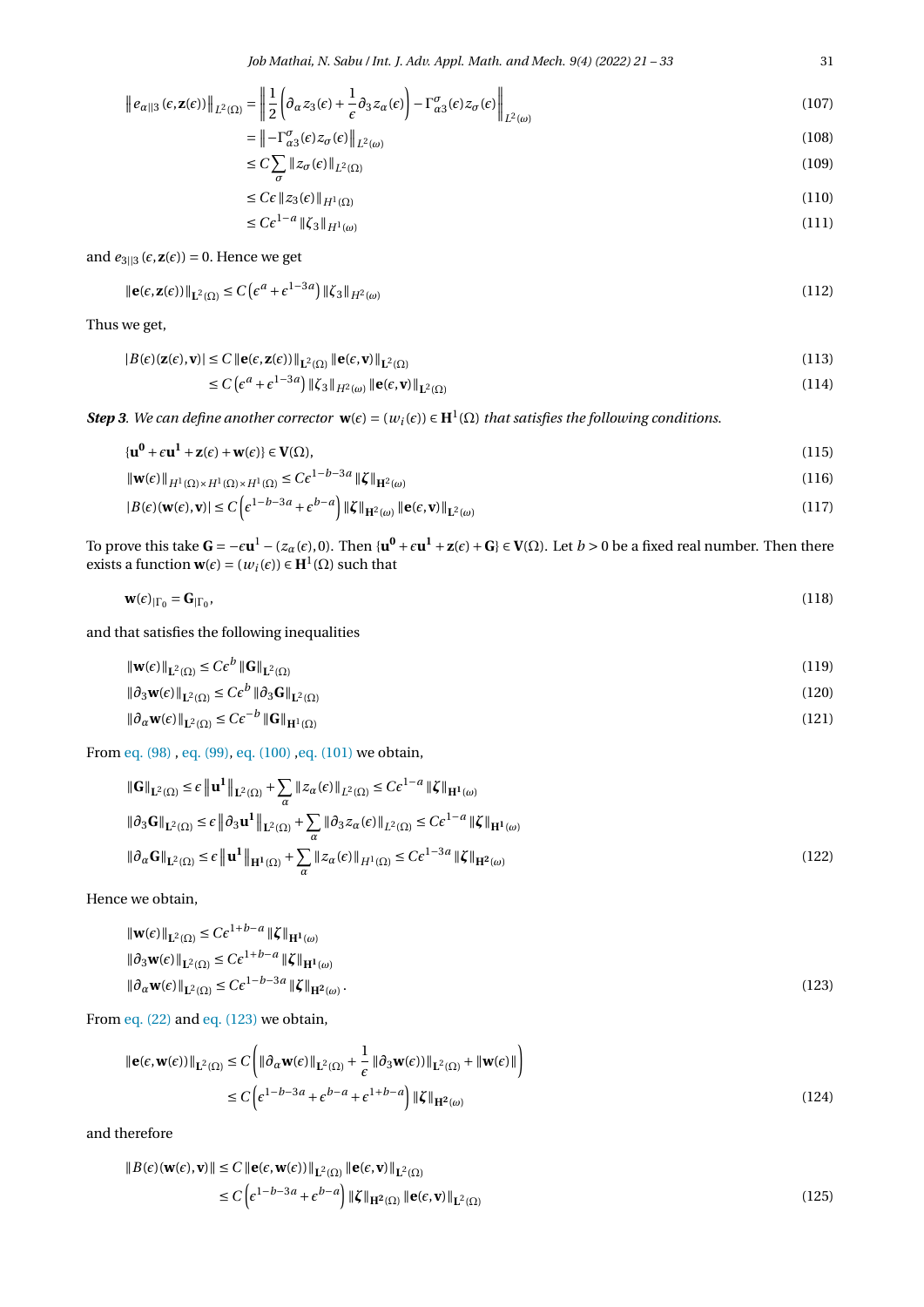for all  $\mathbf{v} \in \mathbf{V}(\Omega)$ .

**Step 4**. Let  $\tilde{\mathbf{u}}(\epsilon) = \mathbf{u}^0 + \epsilon \mathbf{u}^1 + \mathbf{z}(\epsilon) + \mathbf{w}(\epsilon)$ . Then,  $\tilde{\mathbf{u}}(\epsilon) \in \mathbf{V}(\Omega)$  by step 3. Using the inequalities [eq. \(88\),](#page-8-2) [eq. \(97\)](#page-9-4) and [eq. \(117\)](#page-10-1) we get,

$$
|B(\epsilon)(\mathbf{u}(\epsilon) - \tilde{\mathbf{u}}(\epsilon), \mathbf{v})| = \left| \int_{\Omega} f_i v_i \sqrt{g(\epsilon)} dx - B(\epsilon) (\tilde{\mathbf{u}}(\epsilon), \mathbf{v}) \right|
$$
  
\n
$$
\leq \left| \int_{\Omega} f_i v_i \sqrt{g(\epsilon)} dx - B(\epsilon) (\mathbf{u}^0 + \epsilon \mathbf{u}^1, \mathbf{v}) \right| + |B(\epsilon) (\mathbf{z}(\epsilon), \mathbf{v})| + |B(\epsilon) (\mathbf{w}(\epsilon), \mathbf{v})|
$$
  
\n
$$
\leq C \epsilon \left( \| \zeta \|_{\mathbf{H}^2(\omega)} + \| \mathbf{f} \|_{\mathbf{L}^2(\Omega)} + \| \partial_{\alpha} f^{\alpha} \|_{L^2(\Omega)} \right) \left( \| \mathbf{v} \|_{\mathbf{L}^2(\Omega)} + \| \mathbf{e}(\epsilon, \mathbf{v}) \|_{\mathbf{L}^2(\Omega)} \right)
$$
  
\n+  $C \left( \epsilon^a + \epsilon^{1-3a} \right) \| \zeta_3 \|_{H^2(\omega)} \| \mathbf{e}(\epsilon, \mathbf{v}) \|_{\mathbf{L}^2(\Omega)} + C \left( \epsilon^{1-b-3a} + \epsilon^{b-a} \right) \| \zeta \|_{\mathbf{H}^2(\omega)} \| \mathbf{e}(\epsilon, \mathbf{v}) \|_{\mathbf{L}^2(\Omega)}$   
\n
$$
\leq C \left( \epsilon^a + \epsilon^{b-a} + \epsilon^{1-b-3a} \right) \left( \| \zeta \|_{\mathbf{H}^2(\omega)} + \| \mathbf{f} \|_{\mathbf{L}^2(\Omega)} + \| \partial_{\alpha} f^{\alpha} \|_{L^2(\Omega)} \right) \| \mathbf{e}(\epsilon, \mathbf{v}) \|_{\mathbf{L}^2(\Omega)}
$$
  
\n+  $C \epsilon \left( \| \zeta \|_{\mathbf{H}^2(\omega)} + \| \mathbf{f} \|_{\mathbf{L}^2(\Omega)} + \| \partial_{\alpha} f^{\alpha} \|_{L^2(\Omega)} \right) \| \mathbf{v} \|_{L^2(\Omega)}.$  (126)

We have the coerciveness inequality

$$
|B(\epsilon)(\mathbf{v}, \mathbf{v})| \ge C \|\mathbf{e}(\epsilon, \mathbf{v})\|_{\mathbf{L}^2(\Omega)}^2 \text{ for all } \mathbf{v} \in \mathbf{V}(\Omega). \tag{127}
$$

Taking  $\mathbf{v} = \mathbf{u}(\epsilon) - \tilde{\mathbf{u}}(\epsilon) \in \mathbf{V}(\Omega)$  we get,

$$
\|\mathbf{e}(\epsilon,\mathbf{u}(\epsilon)-\tilde{\mathbf{u}}(\epsilon))\|_{\mathbf{L}^{2}(\Omega)}^{2}
$$
\n(128)

$$
\leq C \epsilon \left( \|\zeta\|_{\mathbf{H}^2(\omega)} + \|\mathbf{f}\|_{\mathbf{L}^2(\Omega)} + \left\| \partial_{\alpha} f^{\alpha} \right\|_{L^2(\Omega)} \right) \|\mathbf{u}(\epsilon) - \tilde{\mathbf{u}}\|_{\mathbf{L}^2(\Omega)} \tag{129}
$$

<span id="page-11-1"></span><span id="page-11-0"></span>
$$
+ C \Big( \epsilon^a + \epsilon^{b-a} + \epsilon^{1-b-3a} \Big) \Big( \| \zeta \|_{\mathbf{H}^2(\omega)} + \| \mathbf{f} \|_{\mathbf{L}^2(\Omega)} + \| \partial_{\alpha} f^{\alpha} \|_{L^2(\Omega)} \Big) \| \mathbf{e}(\epsilon, \mathbf{u}(\epsilon) - \tilde{\mathbf{u}}(\epsilon)) \|_{\mathbf{L}^2(\Omega)} .
$$
\n(130)

Since the shell is elliptic we have

$$
\|\mathbf{v}\|_{H^1(\Omega)\times H^1(\Omega)\times L^2(\Omega)} \le C \left\|\mathbf{e}(\epsilon, \mathbf{v})\right\|_{L^2(\Omega)} \text{ for all } \mathbf{v} \in \mathbf{V}(\Omega). \tag{131}
$$

Taking  $\mathbf{v} = \mathbf{u}(\epsilon) - \tilde{\mathbf{u}}(\epsilon)$  from [eq. \(130\)](#page-11-0) we get

<span id="page-11-2"></span>
$$
\|\mathbf{e}(\epsilon,\mathbf{u}(\epsilon)-\tilde{\mathbf{u}}(\epsilon))\|_{\mathbf{L}^{2}(\Omega)}
$$
  
\n
$$
\leq C\left(\epsilon^{a}+\epsilon^{b-a}+\epsilon^{1-b-3a}\right)\left(\|\boldsymbol{\zeta}\|_{\mathbf{H}^{2}(\omega)}+\|\mathbf{f}\|_{\mathbf{L}^{2}(\Omega)}+\|\partial_{\alpha}f^{\alpha}\|_{\mathbf{L}^{2}(\Omega)}\right).
$$
\n(132)

Applying [eq. \(131\)](#page-11-1) in [eq. \(132\)](#page-11-2) we get,

$$
\|\mathbf{u}(\epsilon) - \tilde{\mathbf{u}}\|_{H^1(\Omega) \times H^1(\Omega) \times L^2(\Omega)}\n\n\le C \Big( \epsilon^a + \epsilon^{b-a} + \epsilon^{1-b-3a} \Big) \Big( \|\zeta\|_{\mathbf{H}^2(\omega)} + \|\mathbf{f}\|_{\mathbf{L}^2(\Omega)} + \|\partial_{\alpha} f^{\alpha}\|_{L^2(\Omega)} \Big). \tag{133}
$$

Also by using [eq. \(89\),](#page-9-5) [eq. \(96\)](#page-9-6) [eq. \(117\)](#page-10-1) we obtain

$$
\|\mathbf{u}(\epsilon) - \mathbf{u}^{0}\|_{H^{1}(\Omega) \times H^{1}(\Omega) \times L^{2}(\Omega)}
$$
\n
$$
\leq \|\mathbf{u}(\epsilon) - \tilde{\mathbf{u}}(\epsilon)\|_{H^{1}(\Omega) \times H^{1}(\Omega) \times L^{2}(\Omega)} + \epsilon \|\mathbf{u}^{1}\|_{H^{1}(\Omega) \times H^{1}(\Omega) \times L^{2}(\Omega)}
$$
\n
$$
+ \|z(\epsilon)\|_{H^{1}(\Omega) \times H^{1}(\Omega) \times L^{2}(\Omega)} + \|\mathbf{w}(\epsilon)\|_{H^{1}(\Omega) \times H^{1}(\Omega) \times L^{2}(\Omega)}
$$
\n
$$
\leq C \left(\epsilon^{a} + \epsilon^{b-a} + \epsilon^{1-b-3a}\right) \left(\|\zeta\|_{H^{2}(\omega)} + \|\mathbf{f}\|_{L^{2}(\Omega)} + \|\partial_{\alpha} f^{\alpha}\|_{L^{2}(\Omega)}\right)
$$
\n
$$
+ \epsilon \|\zeta\|_{H^{2}(\omega)} + C \left(\epsilon^{a} + \epsilon^{1-3a}\right) \|\zeta_{3}\|_{H^{2}(\omega)} + C \epsilon^{1-b-3a} \|\zeta\|_{H^{2}(\omega)} .
$$
\n(134)

Hence

$$
\|\mathbf{u}(\epsilon) - \mathbf{u}^{0}\|_{H^{1}(\Omega) \times H^{1}(\Omega) \times L^{2}(\Omega)}
$$
  
\n
$$
\leq C \Big( \epsilon^{a} + \epsilon^{b-a} + \epsilon^{1-b-3a} \Big) \Big( \|\zeta\|_{\mathbf{H}^{2}(\omega)} + \|\mathbf{f}\|_{\mathbf{L}^{2}(\Omega)} + \|\partial_{\alpha} f^{\alpha}\|_{L^{2}(\Omega)} \Big). \tag{135}
$$

Since  $\mathbf{u}^0(x_1, x_2, x_3) = \zeta(x_1, x_2)$ , by making the optimal choice  $a = 1/6$  and  $b = 1/3$  we obtain the claimed result.  $\Box$